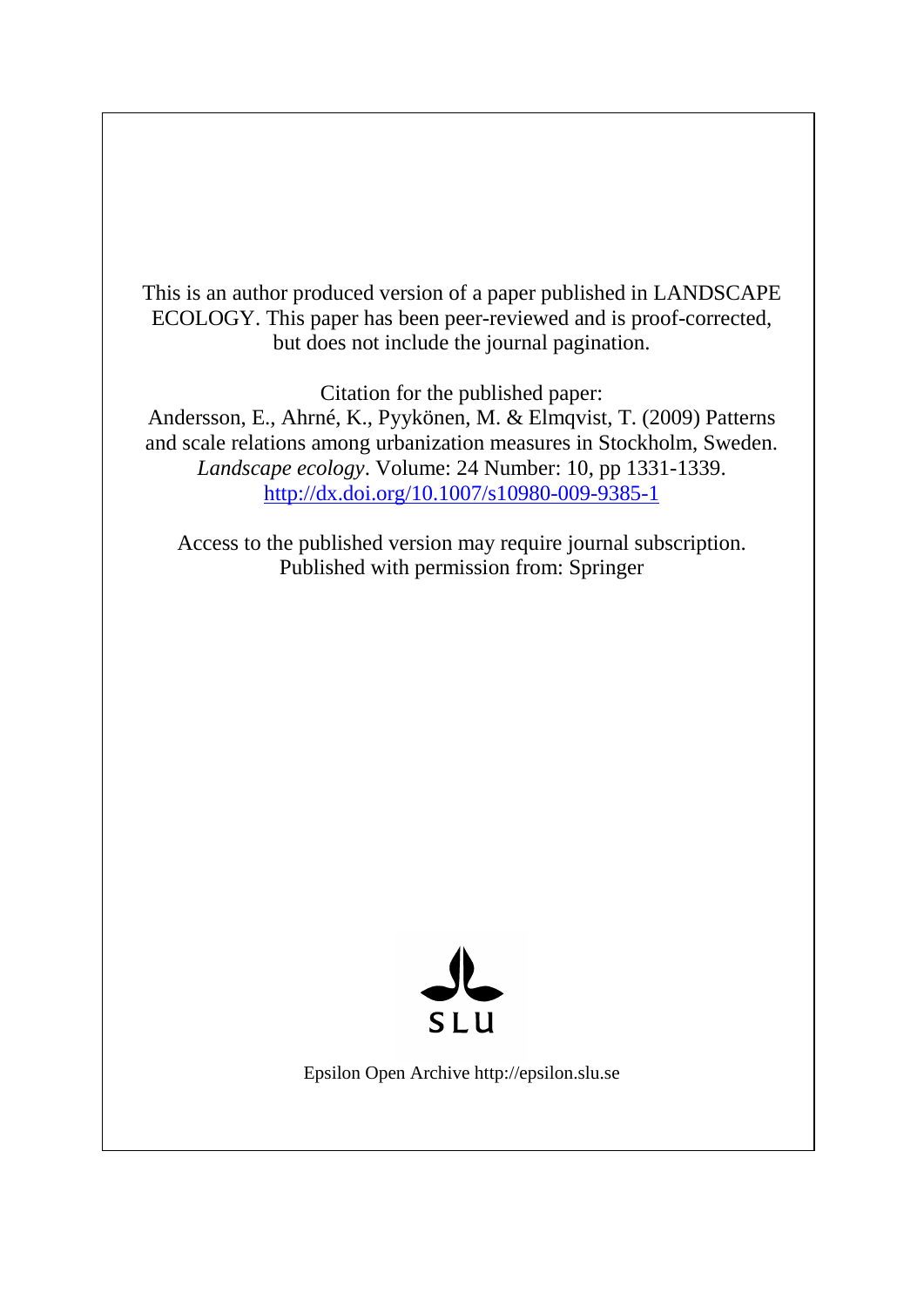# **Patterns and scale relations among urbanization measures in Stockholm,**

# **Sweden**

Erik Andersson<sup>1, 2\*</sup>, Karin Ahrné<sup>3</sup>, Markku Pyykönen<sup>1, 4</sup> and Thomas Elmqvist<sup>1, 4</sup>

<sup>1</sup> Department of Systems Ecology Stockholm University SE-106 91 Stockholm Sweden

2 Southern Swedish Forest Research Centre Swedish University of Agricultural Sciences SE-230 53 Alnarp Sweden

<sup>3</sup> Department of Ecology Swedish University of Agricultural Sciences SE-750 07 Uppsala Sweden

4 Stockholm Resilience Centre

Stockholm University

SE-106 91 Stockholm

Sweden

\* erik.andersson@ess.slu.se

Phone: +46(0)40 415114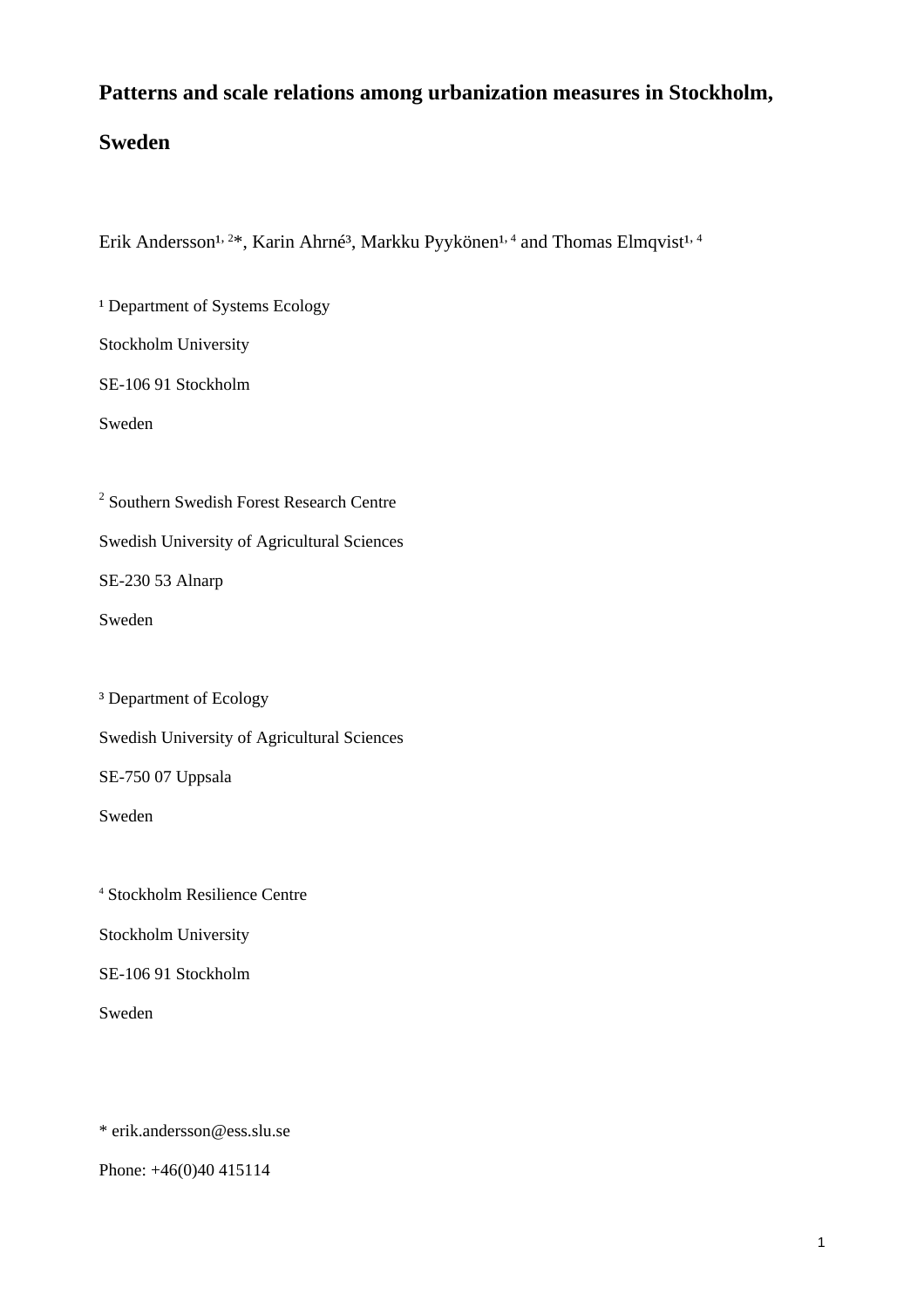Date: 03/30/2009

Word count: 4873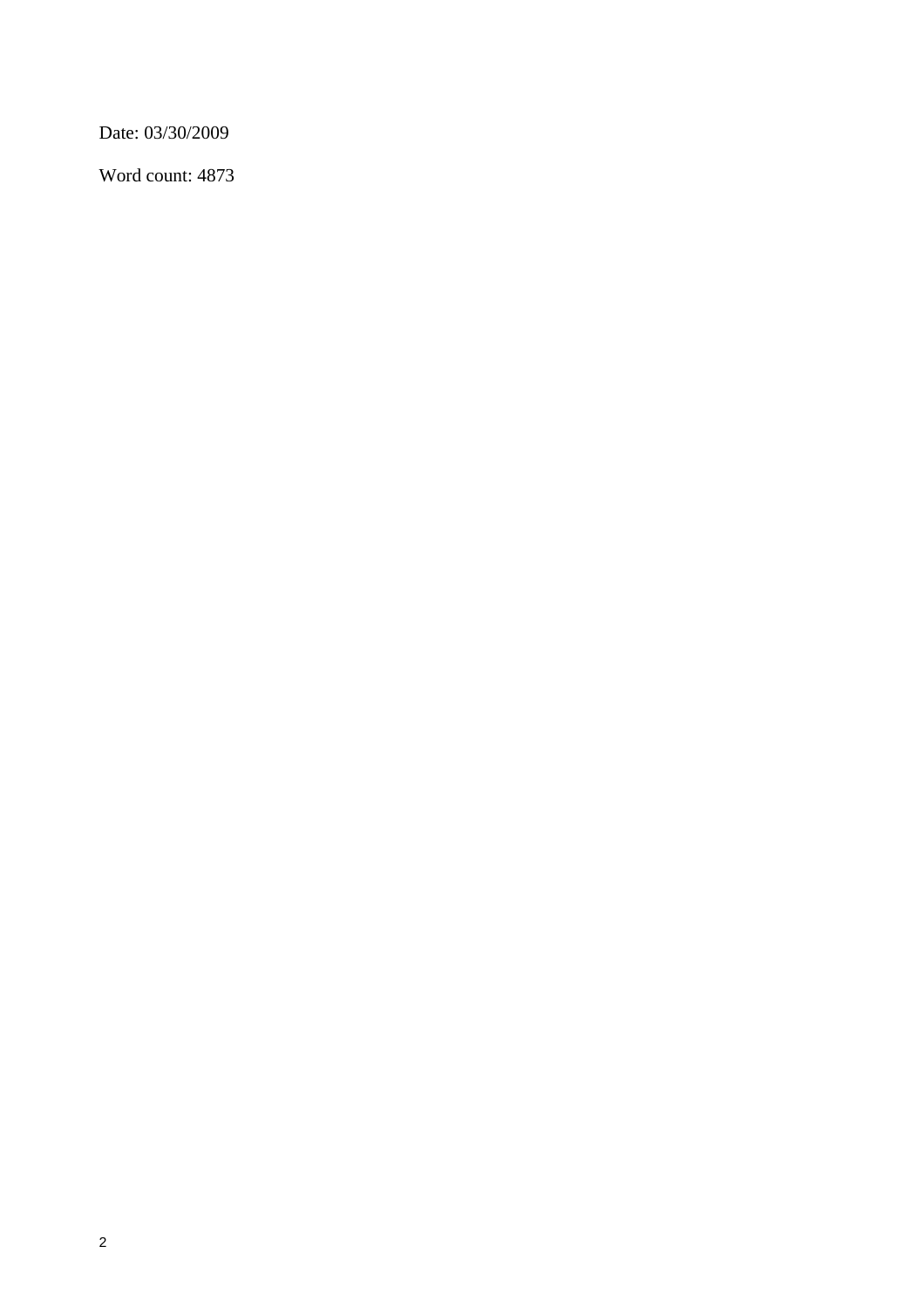### **Abstract**

In this study we measure urbanization based on a diverse set of 21 variables ranging from landscape indices to demographic factors such as income and land ownership using data from Stockholm, Sweden. The primary aims were to test how the variables behaved in relation to each

- other and if these patterns were consistent across scales. The variables were mostly identified from the literature and limited to the kind of data that was readily accessible. We used GIS to sample the variables and then principal component analyses (PCA) to search for patterns among them, repeating the sampling and analysis at four different scales ( $250 \times 250$ ,  $750 \times 750$ ,  $1250 \times$ 1250 and 1750  $\times$  1750, all in meters). At the smallest scale all variables seemed to be roughly 5
- structured along two axes, one with landscape indices and one mainly with demographic factors but also impervious surface and coniferous forest. The other land-cover types did not align very well with these two axes. When increasing the scale this pattern was not as obvious, instead the variables separated into several smaller bundles of highly correlated variables. Some pairs or bundles of variables were correlated on all scales and thus interchangeable while other 10
- associations changed with scale. This is important to keep in mind when one chooses measures of urbanization, especially if the measures are indices based on several variables. Comparing our results with gradients from other cities, we argue that universal gradients will be difficult to find since city shape and size, as well as available information, differ greatly. We also believe that a multivariate gradient is needed if you wish not only to compare cities but also ask questions 15
- about how urbanization influences the ecological character in different parts of a city. 20

**Keywords:** urban gradient, scale, landscape metrics, land-cover, demographic variables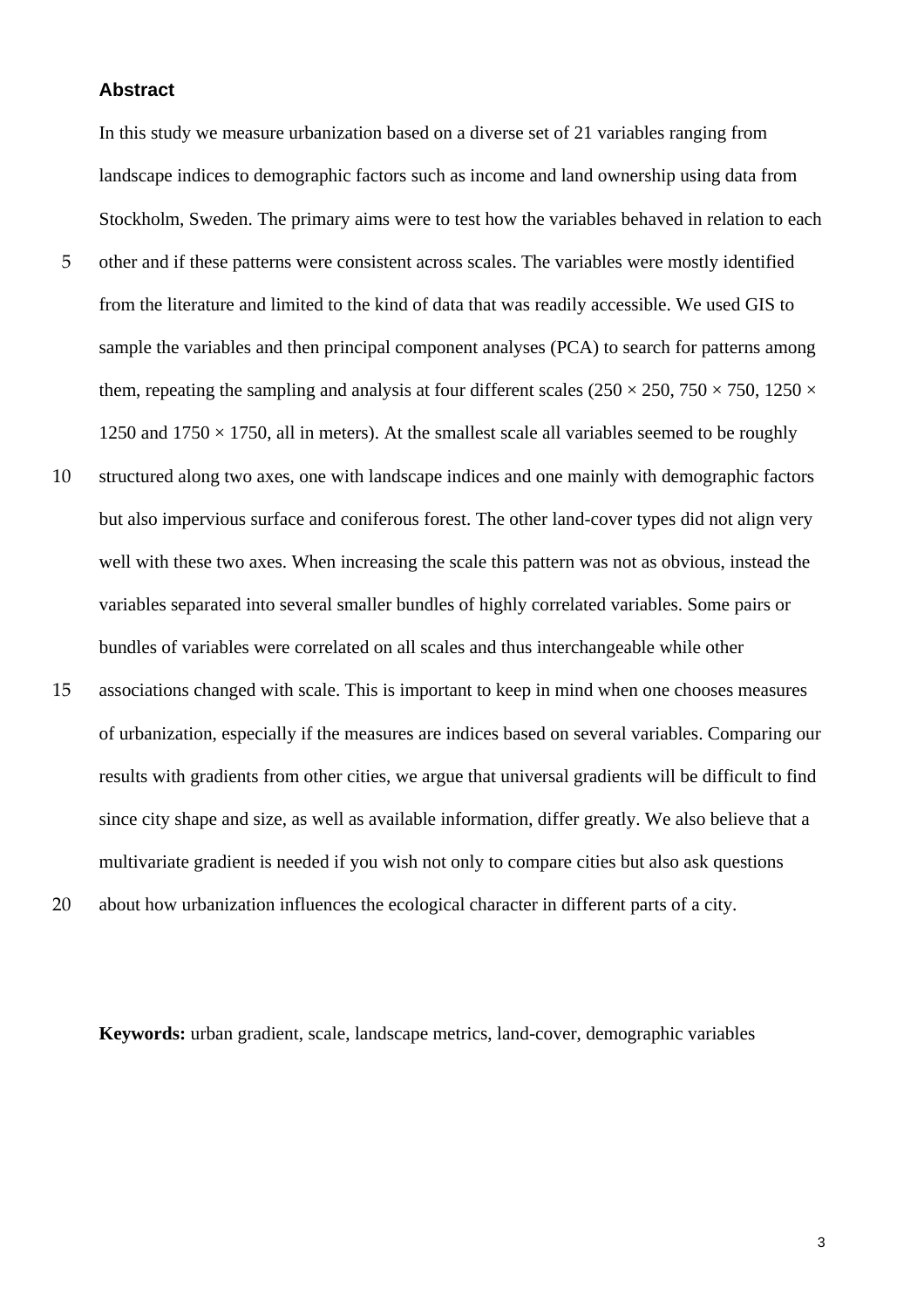#### 25 **Introduction**

30

35

40

Urban centers may be viewed as one end of a gradient of human impact on ecosystems. Toward the urban centre, there is a change in several processes, for example altered disturbance regimes, changed predation rates, and suppressed disturbance events (Collins et al. 2000). Gradient analyses (cf. Whittaker 1967) have been promoted as a suitable tool for studies of urban landscapes and analyses of rural-urban gradients have been commonly used to investigate how urbanization changes ecological patterns and processes across landscapes (e.g. McDonnell and Pickett 1990). A multitude of definitions of urbanization has been used, for example, relatively subjectively based on land-use (Blair 1996), transects of distance from urban core or land cover changes (Carreiro et al. 1999; Burton et al. 2005), population density (Bowers and Breland 1996), or housing/building density (Germaine and Wakeling 2001).This makes comparison of the results from different urban gradient studies somewhat complicated. Further, since urban landscapes represent complex socio-ecological systems, it has been suggested that a more comprehensive description of the degree of urbanization should include not only physical geography, demography, and rates of ecological processes (McIntyre et al. 2000), but also history of land-use, management patterns (Dow 2000) and characteristics of the human

population occupying a particular area (Kinzig et al. 2005).

Not all effects of urbanization decrease in intensity in a simple linear or concentric pattern from a single centre, nor will all the variables that are relevant measures of urbanization covary (see

45 e.g. Luck and Wu 2002). To capture these nuances of urbanization you need to measure a wide range of variables (Cadenasso et al. 2007). The result will not be a straight-forward gradient ranging from rural to urban, but rather a multi-layered characterization of the cityscape and its parts. Furthermore, the level of urbanization has normally been measured at one spatial scale only, but since the importance of different variables and their relationships vary with scale and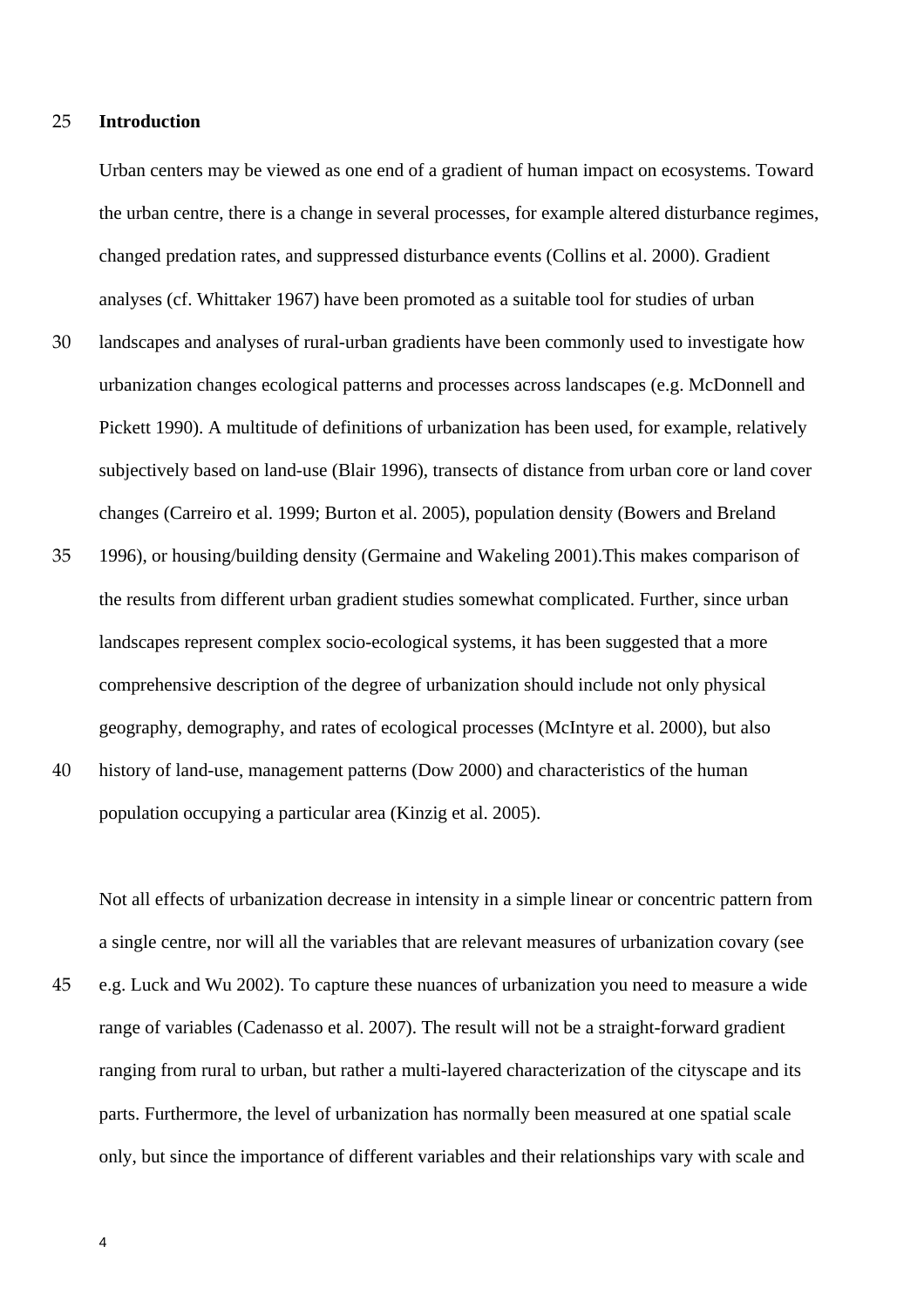50 question asked, analysis should be done on several scales (e.g. Wiens 1989; Levin 1992; Steffan-Dewenter et al. 2002).

We argue that an urban gradient should include broad measures for comparing different cities, as suggested by McDonnell and Hahs (2008), and provide a basis for assessing and investigating

- 55 ecological conditions. We analyzed an urban landscape in the Stockholm metropolitan region and measured 21 variables including demographic variables, physical variables and landscape metrics, measured at four different scales, to construct a multi-layered representation of urbanization. Based on the results we discuss the value of using a multivariate instead of a simple gradient. Our main questions were:
- 60 1. How do the variables behave in relation to each other?
	- 2. Do correlations between variables change when moving from a small local scale to a larger scale?

# **Material and methods**

- 65 Our study was carried out in the city of Stockholm, Sweden's capital and largest urbanized area, located at 59°20'N latitude and 18°05'E longitude on the eastern coast (Fig. 1). The city core straddles Lake Mälaren's outlet into the Baltic Sea, and the city is characterized by many waterways and relatively high proportion of green areas. The Stockholm County today houses approximately 1.8 million people (SCB 2006), a figure expected to increase by 200,000 over the
- 70 next 10 years (RTK 2005). Development has followed several different planning paradigms over time, thus adding to the overall heterogeneity (cf. Elmqvist et al. 2004; Barthel et al. 2005).

<Figure 1>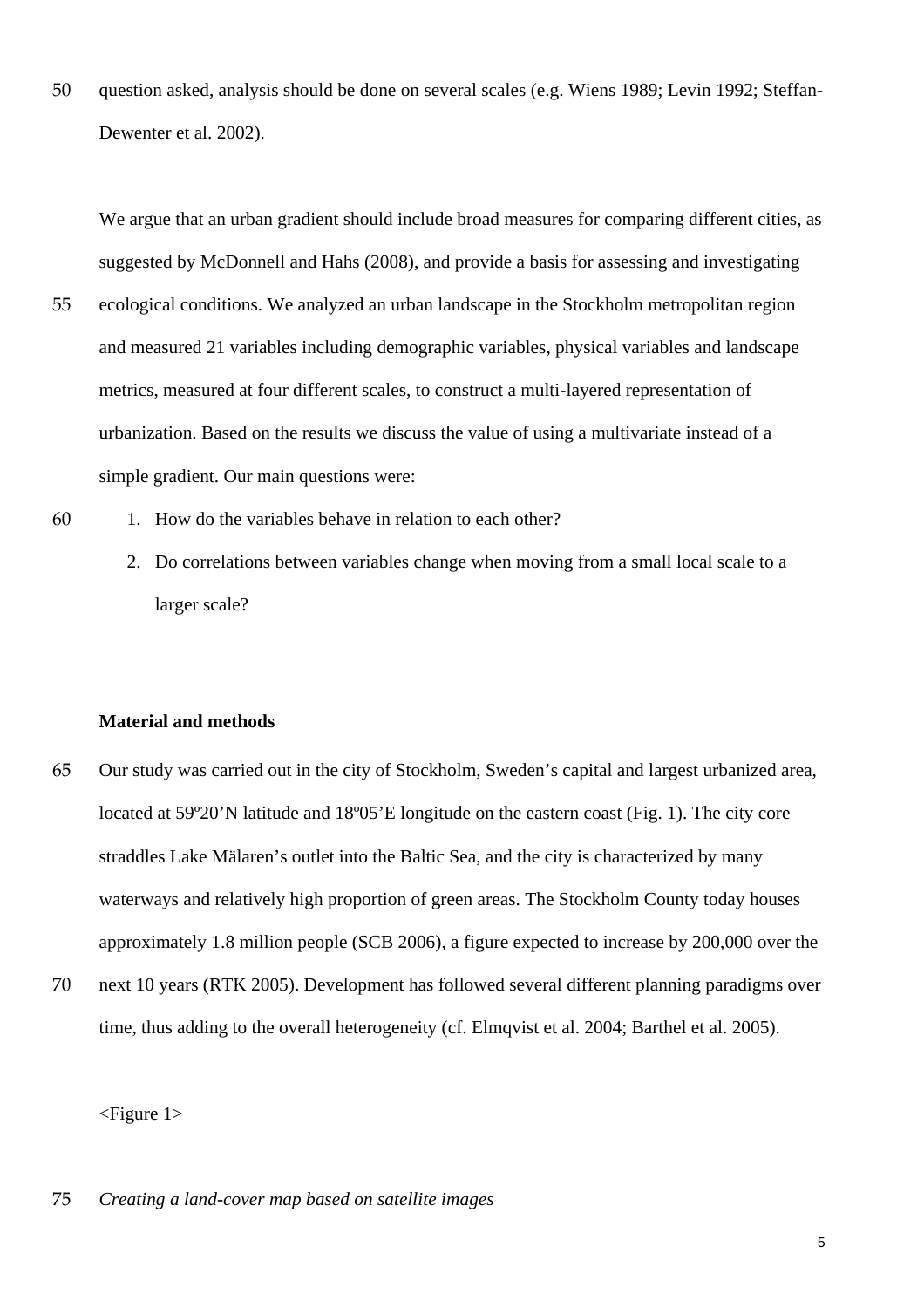Due to lack of a uniform land-cover map over the whole Stockholm Metropolitan area, satellite imagery was used to create a map containing the six dominating land-cover types within the study area. The classification was based on three SPOT 5 satellite images with 10 m resolution. The images are from 3 Aug and 12 Aug 2004 with GRS IDs K/J 061/228, 058/228 and 061/229

- respectively (Metria 2006). Since the two paths are from different dates the images from each path were classified independently. A principal component analysis (PCA) was performed, followed by an unsupervised classification in ERDAS 9.0 (Leica Geosystems Geospatial Imaging, USA) generating 50 classes based on the digital numbers (Lillesand et al. 2003). The PCA is a linear ordination method that aims at ordering a large number of variables along 80
- preferably two or three axes that are relatively independent and represent the main compositional gradients in the data. Based on maps, aerial photos and ground truthing the 50 classes were manually aggregated in ArcINFO 9.1 (ESRI, USA) into the following 6 classes: Impervious surface, Coniferous forest, Deciduous forest, Open land, Agriculture and Water. The results for the two paths were finally merged and a mean filtering was applied to reduce the noise in the resulting map (single pixels). 85 90

### *Measures of urbanization*

95 100 Twenty-one measures of urbanization, most of them identified from the scientific literature (e.g. Dow 2000; Hope et al. 2003; Hahs and McDonnell 2006), were used for the analysis. The measures include landscape metrics, demographic and physical variables (Table 1), and were intended to capture both biophysical variation and, albeit indirectly, changes in the nature and intensity of human activities. We included measures of owner and property diversity as other studies (e.g. Andersson et al. 2007) have demonstrated that green areas classified as part of the same land-cover class can differ ecologically depending on their management. These measures could be used as surrogates for land-use and management heterogeneity, variables usually not

available at the scales needed for gradient analyses. We also included different vegetation classes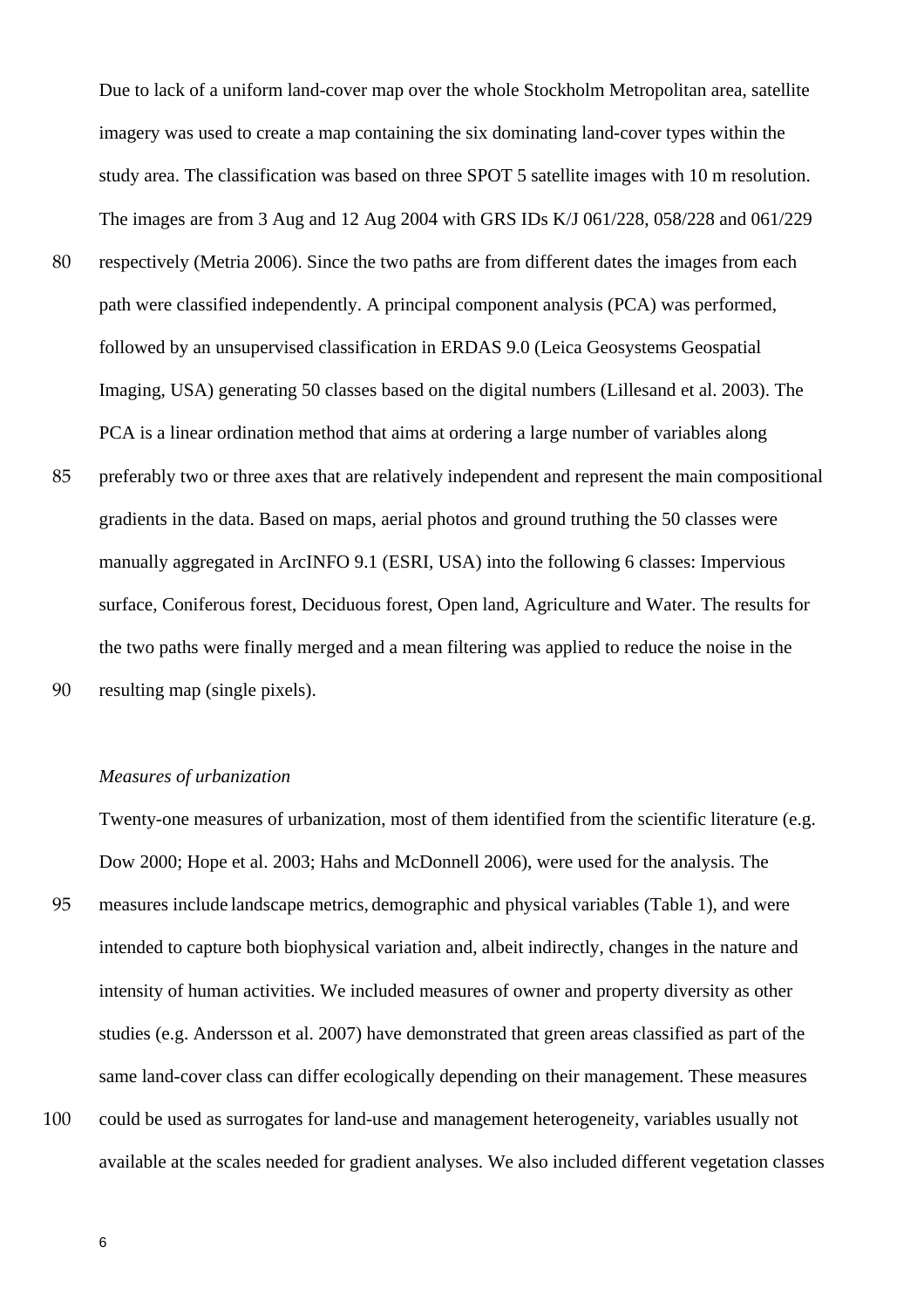and age of buildings as management of urban green areas has previously been shown to change for example tree species composition over time (Jokimaki and Huhta 1996). Acoustic environment was included as it gives an indication of human activity and traffic in the area and is

potentially perceived as disturbance by many organisms, e.g. birds (Slabbekorn and Peet 2003; Katti and Warren 2004). Because of the many waterways intersecting Stockholm we also included water as a separate variable. 105

## *Demographic information*

- 110 Measures describing socio-economic factors such as mean income per household, age of buildings, population density etc. were either derived directly from the Statistics Sweden (SCB), or calculated from figures provided by SCB. All demographic information is based on the 2003 census. The information came as averages or totals for  $250 \times 250$  meter grid cells. The census information is biased towards residence rather than work, meaning that industrial or commercial
- 115 districts can experience high levels of human activity during certain hours without this showing in the statistics.

<Table 1>

#### 120 *Gradient analysis*

125

The choice of variables used for the gradient analysis was based on what had been used previously and the information available (see Table 1). The values for the 21 measures were calculated for 116 sample points within two transects with  $1750 \times 1750$  meter grid cells running north-south and east-west through central Stockholm. Each cell was centered on one of the  $250 \times$ 250 meter census grid cells described above. All measures were calculated at 4 nested scales (all in meters),  $250 \times 250$ ,  $750 \times 750$ ,  $1250 \times 1250$  and  $1750 \times 1750$ . However, the three scales above  $250 \times 250$  were based on buffer zones created around the 250 meter cells, which meant that they got increasingly rounded corners with increasing size (Fig. 2). The variables and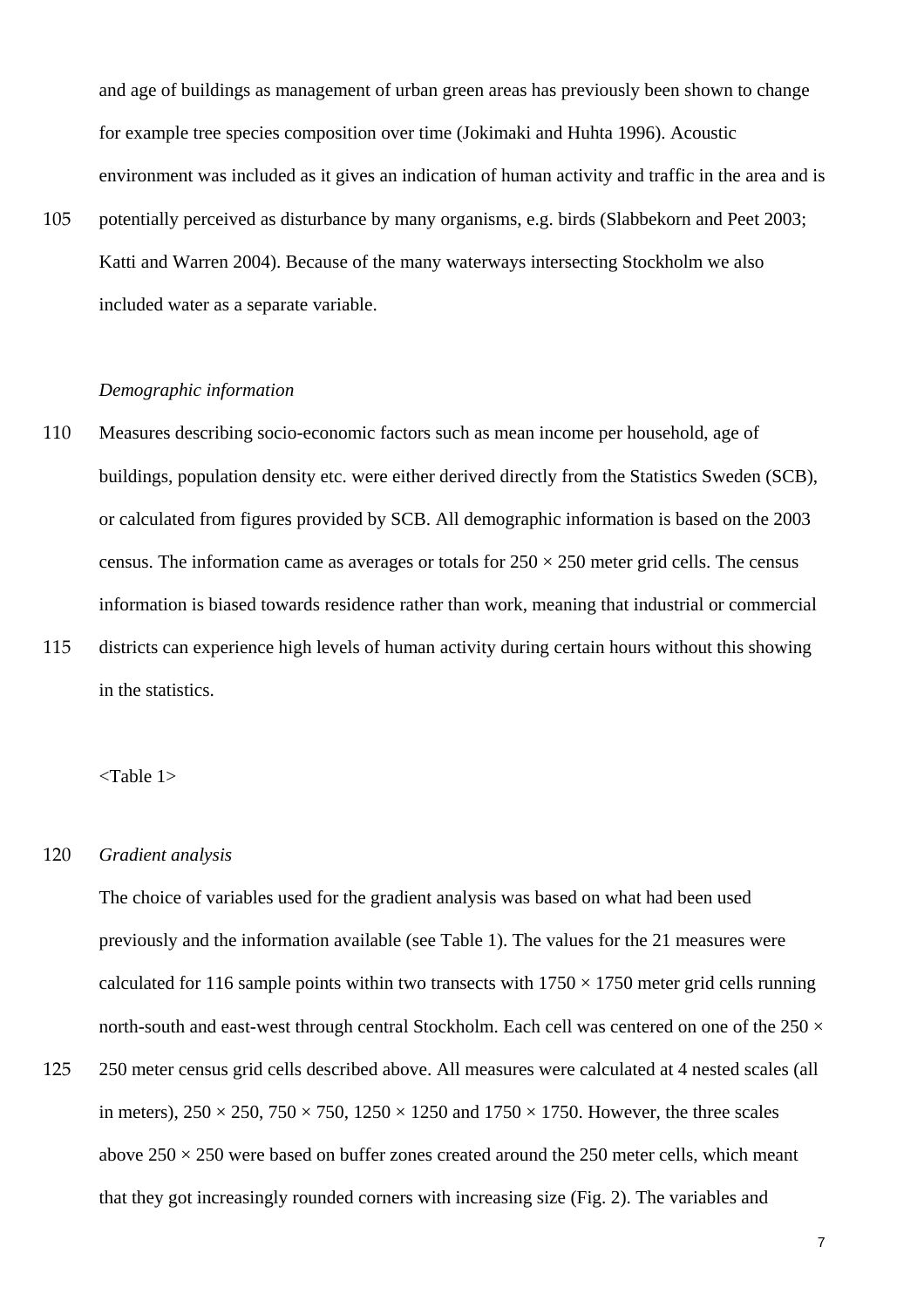metrics were sampled by intersecting the information layers with a vector version of the grid

theme in ArcView 3.2 and ArcGis 9.0 (ESRI, USA). Measures were either derived directly, e.g. percentage of the different land-cover types, or computed (see Appendix 1. for the formulae used). 130

<Figure 2>

### 135

# *Data analysis*

To identify the major trends in the 21 measures of urbanization we ran principal component analyses (PCA) at each scale. The data was first standardized using 'center and standardize by species', which is an option suitable for variables that are measured in different units (ter Braak

140 and Smilauer 2002). The data for the four different scales were analyzed separately to find out how the relation between variables would change with increasing spatial scale.

# **Results**

145 150 Two main ordination axes were revealed in the PCA using measures of urbanization from the  $250 \times 250$  m grid cells (Fig. 3a). Landscape metrics were mainly associated with the first axis and demographic variables with the second. Physical measures of the landscape were related to both axes. Percentage water and open land, for example, were associated with the first axis while percentage impervious surface and coniferous forest were associated with the second axis and deciduous forest was associated with both (Table 2). When the scale was increased the general pattern along the two axes broke down into several smaller bundles of correlated variables (Fig. 3b-d). Some variables were correlated on all scales while others changed individually. Diversity of owners and properties were always correlated with each other and people, households and impervious surface were also correlated on all scales. Other correlations were scale specific, for

example the connection between acoustic environment and road density became clearer when the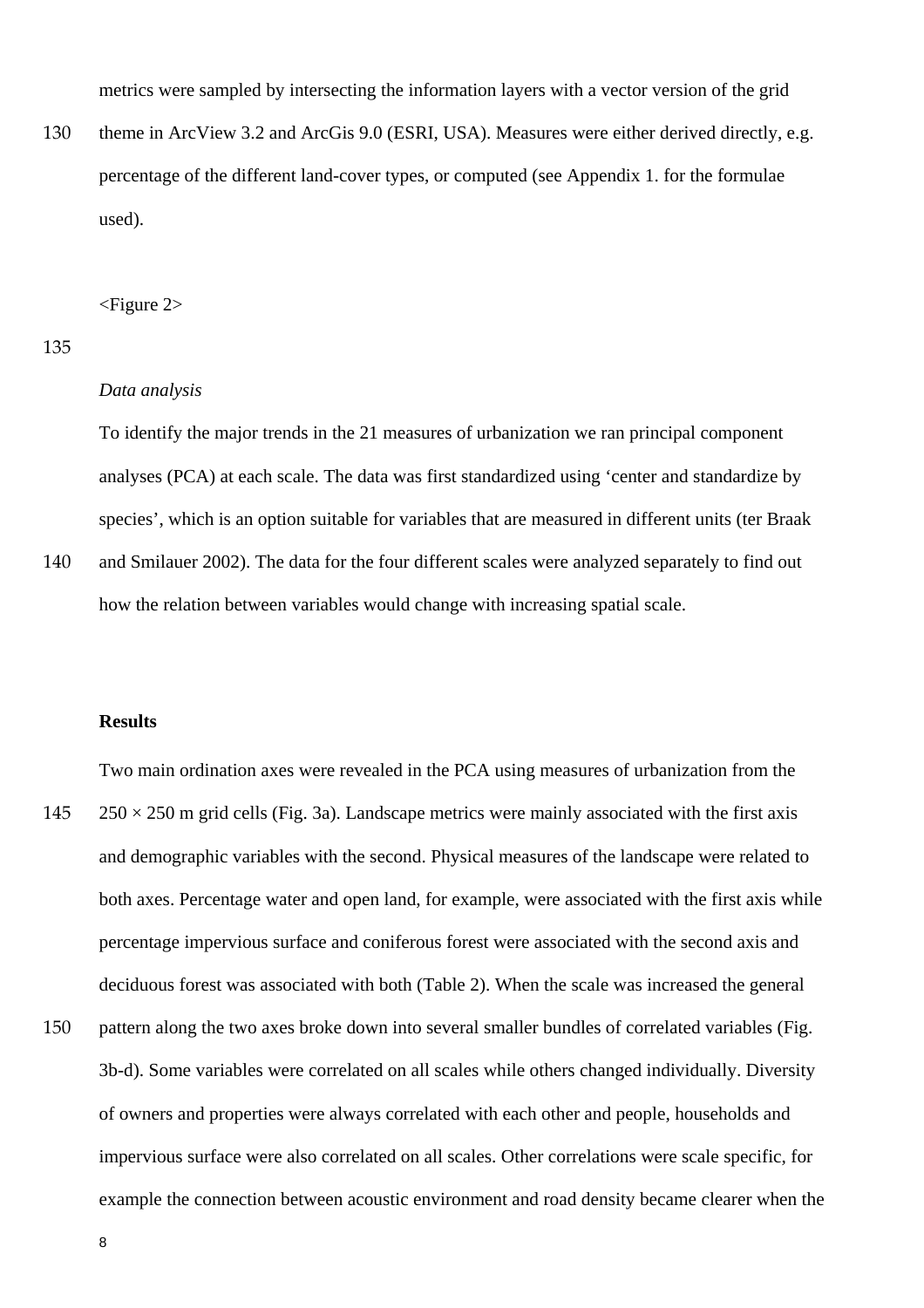- 155 scale increased. We also found people per unit impervious surface to be scale sensitive; it was strongly correlated to the second axis at the smallest scale and to the first axis at the largest scale, but not correlated to either of the first two axes at mid scales. Mean income, age of development, agriculture and land-cover richness were not strongly correlated with either of the first two axes at any spatial scale. The first two axes explained more or less the same percentage of the
- 160 variation in the data for the four scales measured (48.1-55.5%). Axes three and four together only explained an additional 14.2-16.9% of the variation in the data and were therefore not included in the results table.

 $\leq$ Figure 3 a, b, c and d $>$ 

# 165

<Table 2>

# **Discussion**

170

*Which variables or combinations of variables capture the rural-urban gradient? How do they covary?* 

175 At the smallest scale most variables seemed to be roughly structured along two axes, one with landscape indices and one mainly with demographic factors but also impervious surface and coniferous forest. The other land-cover types did not align very well with these two axes. When increasing the scale this pattern was not as obvious, instead the variables separated into several smaller bundles of highly correlated variables. Some variables were correlated across all scales and thus interchangeable while others changed individually.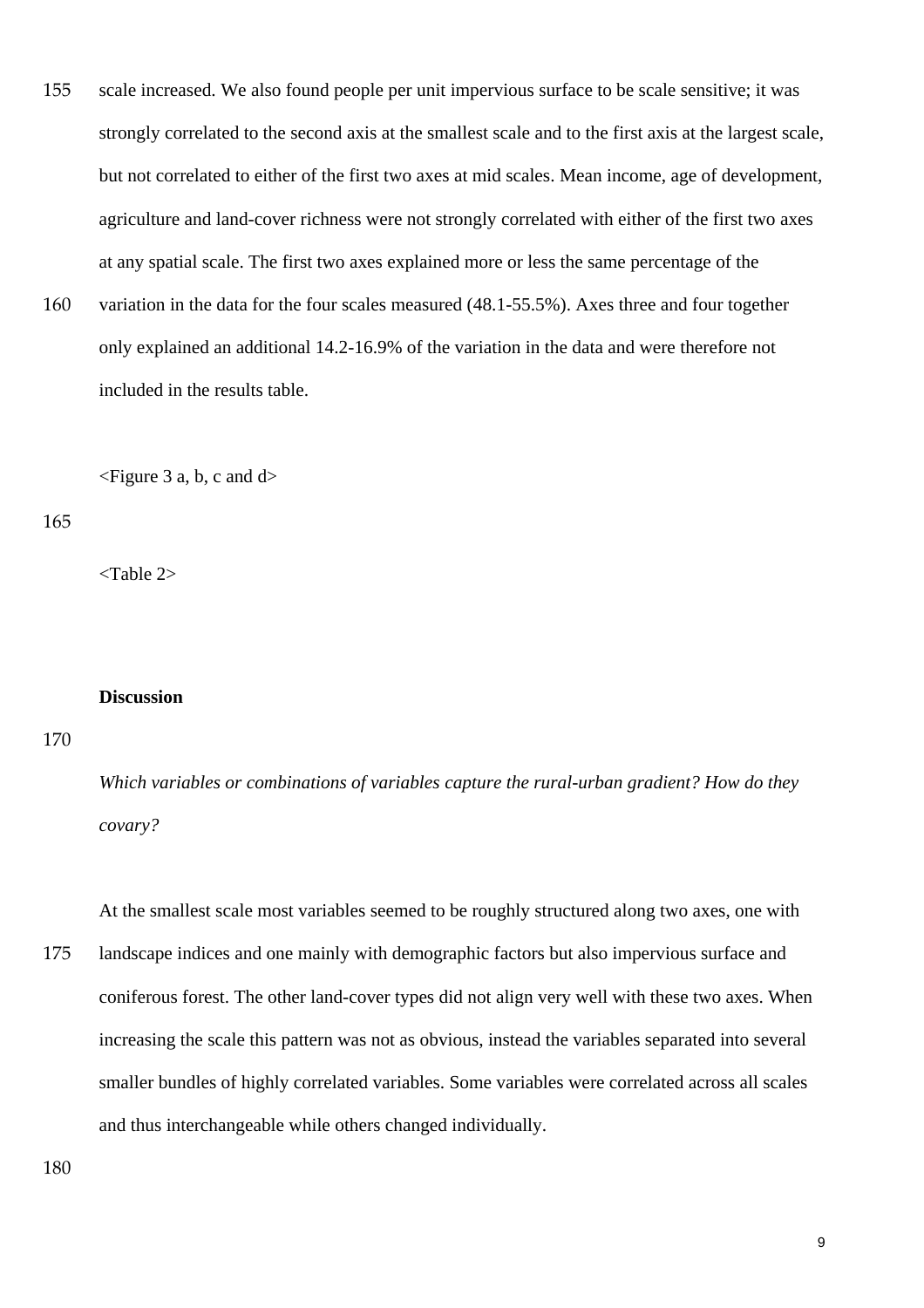It seems difficult to find patterns or correlations between variables that would apply to cities in general. For example, in contrast to Luck and Wu (2002) we did not find measures of landscape complexity (LSI) to increase with urban land cover (impervious surface), pointing to the importance of the specific landscape context of each city. Further, we found that impervious

- surface could be used interchangeably with density of people and density of households, whereas in other cities this might not be true. Stockholm has neither many industrial or commercial areas with low density of people but high proportion of impervious surface, nor many buildings such as skyscrapers with very high concentrations of people. The variables not strongly correlated with the first two axes, e.g. mean income, are interesting since they can potentially add 185
- information not captured by other variables (see e.g. Hope et al. 2003). 190

195 200 Proportion of impervious surface has often been used to define the level of urbanization (e.g. Ridd 1995; Lu and Weng 2006), and it seems to be relevant also in our study. However, Stockholm with its particular layout where the city centre straddles several islands show us a pattern where the most central parts are covered both by high proportions of both impervious surface and open water. This makes the definition of impervious surfaces somewhat difficult from an ecological perspective as many organisms will perceive water as equivalent to impervious surfaces in terms of habitability. To avoid the potentially confounding effect of water when comparing gradients of urbanization in different cities it might be an idea to use proportion of terrestrial land-cover types per terrestrial surface.

McDonnell and Hahs (2008) argue that a small set of easily measured variables or indices should be used for different cities to make comparison possible. However, in the light of very different cities the relevance of these measures for assessing ecological conditions or the functions of

205 different parts of a city seems rather dubious (cf. ibid). Finding these broad measures, e.g. different indices (Hahs and McDonnell 2006), can be difficult for several reasons. First,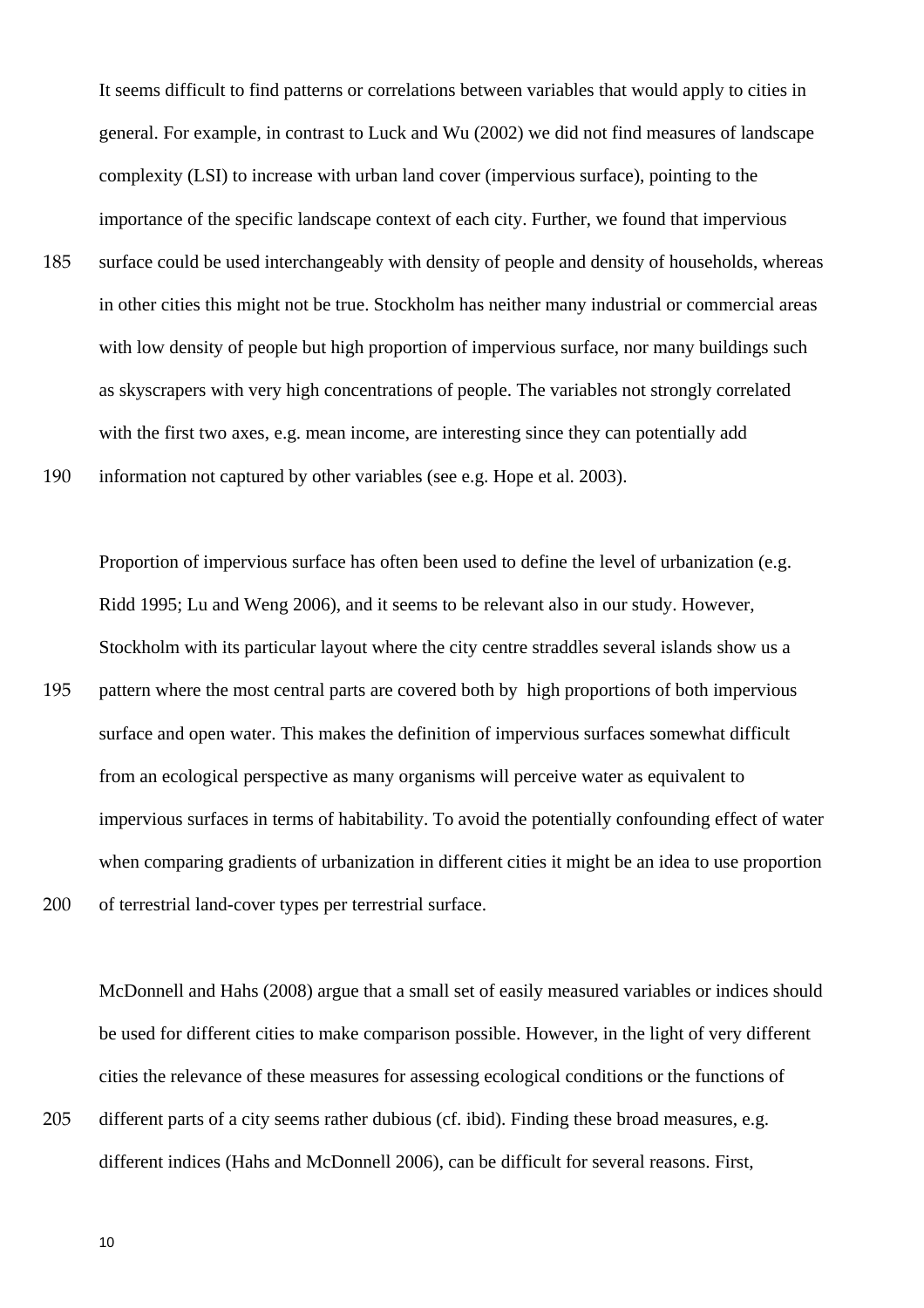combining demographic and landscape information can be problematic. We did not have access to data with the same resolution for all our measurements and data availability and quality are likely to vary a great deal between cities and countries. For some of the variables we have

- detailed information while for others, e.g. for acoustic environment and mean income, we have used average values. Second, finding a generic classification of land-cover seems unlikely, especially when there are problems with measuring even a class as well-defined as impervious surface (Lu and Weng 2006). We divided the land-cover data into six classes and even though we distinguished between deciduous and coniferous forest it would have been interesting to 210
- divide the urban green areas even further, according to management. Third, the availability of data will differ substantially between cities. For example, included among the measures proposed by McDonnell and Hahs (2008) was an index based on information that, at least for Stockholm, was not readily available (e.g. number of males in non-agricultural jobs). One of the ideas with our study was to find variables that were both relevant as measures of urbanization 215
- and relatively easy to find information about. Therefore some of the social variables such as local green area management, a variable truly important for many organisms (e.g. Andersson et al. 2007), were not possible to include. Never the less, we believe that a diverse set of variables would allow comparisons as well as practical use in planning. 220

#### 225 *Spatial scales*

The importance and effect of scale will vary between cities; Stockholm is rather small and has through its system of green wedges access to large green areas even close to the city center. The grain and extent on different patterns is generally accepted to influence the analysis (e.g. Wiens 1989; Gustafson 1998; Wu 2004). However, within the growing literature on urban gradients few

230 articles address the variables of urbanization (McDonnell and Hahs 2008), and fewer still test the importance of the analytical scale (Wu et al. 2002). Our set-up explicitly tested the effect of scale and whether the relationship between variables changed with scale. The results suggest that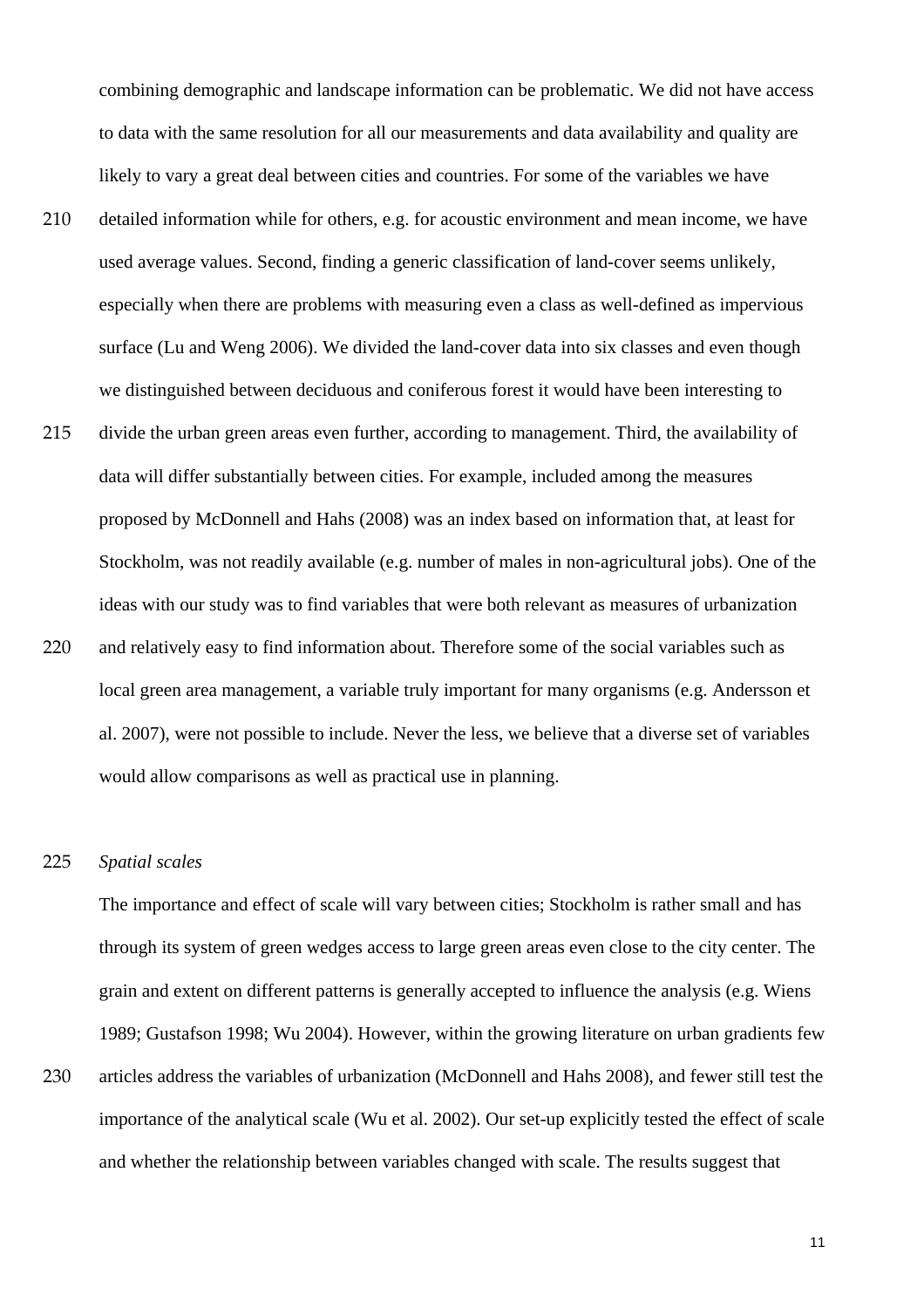correlations change with scale; some variables can be used interchangeably across scales while other display similar behavior only on certain scales. Thus, scale dependence both in variable

behavior and potentially in relative importance call for multi-scaled gradients. McDonnell and Hahs (2008) argue for the use of indices to define urbanization. From looking at our results we see a potential problem in the interpretation of the indices if the variables used for calculation would prove to have scale specific behavior. Also, it is interesting to see that the landscape metrics strongly correlated with axis 1 at the smallest scale change their affiliation to axis 2 at the largest scale, and vice versa for some of the demographic variables. 235 240

While measuring several variables we measured all of them across all scales. In our choice of commonly used variables we might have missed variables that are only relevant at certain scales. Landscape studies aimed at understanding patterns of species occurrence in cities have

245 frequently showed that qualitatively different sets of variables are relevant at different scales (e.g. Whited et al. 2000; Melles et al. 2003). However, considering the lack of city wide information on local conditions in terms of e.g. vegetation structure and management activities we see such information as a necessary complement to but not part of future gradient analyses.

#### 250 **Conclusions**

Differences between measures used to characterize urbanization were in our case clearest at a small scale, where variable behavior could largely be explained by two general axes. We found that variables covary, but not consistently across scales. This is important to keep in mind when one chooses measures of urbanization, especially if the measures are indices based on several

255 variables. We believe that a multivariate gradient is needed if you wish not only to compare cities but also ask questions about how urbanization influences the ecological character in different parts of a city.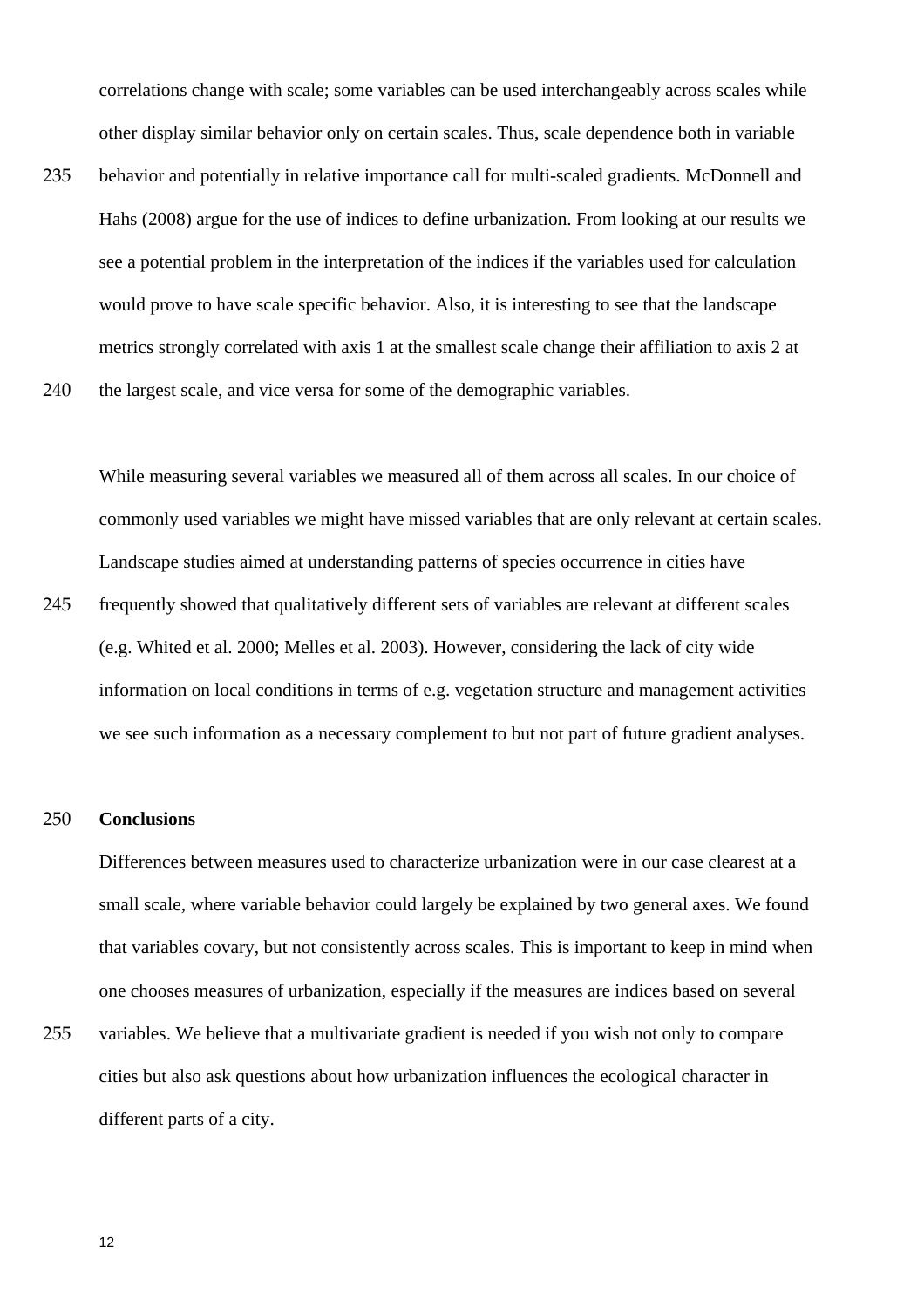260 **Table 1.** Description of the 21 measures of urbanization used to characterize grid cells at all scales in the study area. All variables except those marked with a star were adopted from Hahs & McDonnell (2006). The formulae used to calculate the different measures and information on owners, properties, age and land-cover can be found in Appendix 1.

| <b>Measure</b>                           | <b>Abbreviations</b> | <b>Description</b>                                           |
|------------------------------------------|----------------------|--------------------------------------------------------------|
| Demographic variables                    |                      |                                                              |
| Density of people                        | People               | Total number of inhabitants within a sample area             |
| Density of households                    | Households           | Total number of households within a sample area              |
| People per unit impervious surface       | People/I             | Number of inhabitants per unit impervious surface            |
| Mean income (per household) <sup>*</sup> | Income               | Mean income per household and year, excluding no-income      |
|                                          |                      | households                                                   |
| Simpson's diversity, land owners *       | Owners               | An index of land owner diversity, based on both number of    |
|                                          |                      | different land owner categories and number of estates, 8     |
|                                          |                      | categories                                                   |
| Simpson's diversity, properties          | Properties           | An index of land property type diversity, based on both      |
|                                          |                      | land-use classes and number of estates, 7 classes            |
| Physical variables                       |                      |                                                              |
| Age of development *                     | Age                  | Average age of the buildings, 4 intervals                    |
| Impervious surface (%)                   | I                    | Fraction of impervious surface, based on land-cover maps     |
| Coniferous forest (%) <sup>*</sup>       | CF                   | Fraction of coniferous forest, based on land-cover maps      |
| Deciduous forest (%)*                    | DF                   | Fraction of deciduous forest, based on land-cover maps       |
| Open land $(\%)^*$                       | <b>OL</b>            | Fraction of open land, based on land-cover maps              |
| Agriculture $(\%)^*$                     | A                    | Fraction of agricultural land, based on land-cover maps      |
| Water $(\%)$                             | W                    | Fraction of water, based on land-cover maps                  |
| Simpson's diversity, land-cover          | Div. land-cov.       | An index of land-cover diversity, based on both richness     |
|                                          |                      | and proportion, 6 classes                                    |
| Road network density, km per ha          | Roads                | Length of existing public roads, ranging from local roads to |
|                                          |                      | highways                                                     |
| Acoustic environment <sup>®</sup>        | Noise                | The relative noise profile within a sample area              |
| Landscape metrics                        |                      |                                                              |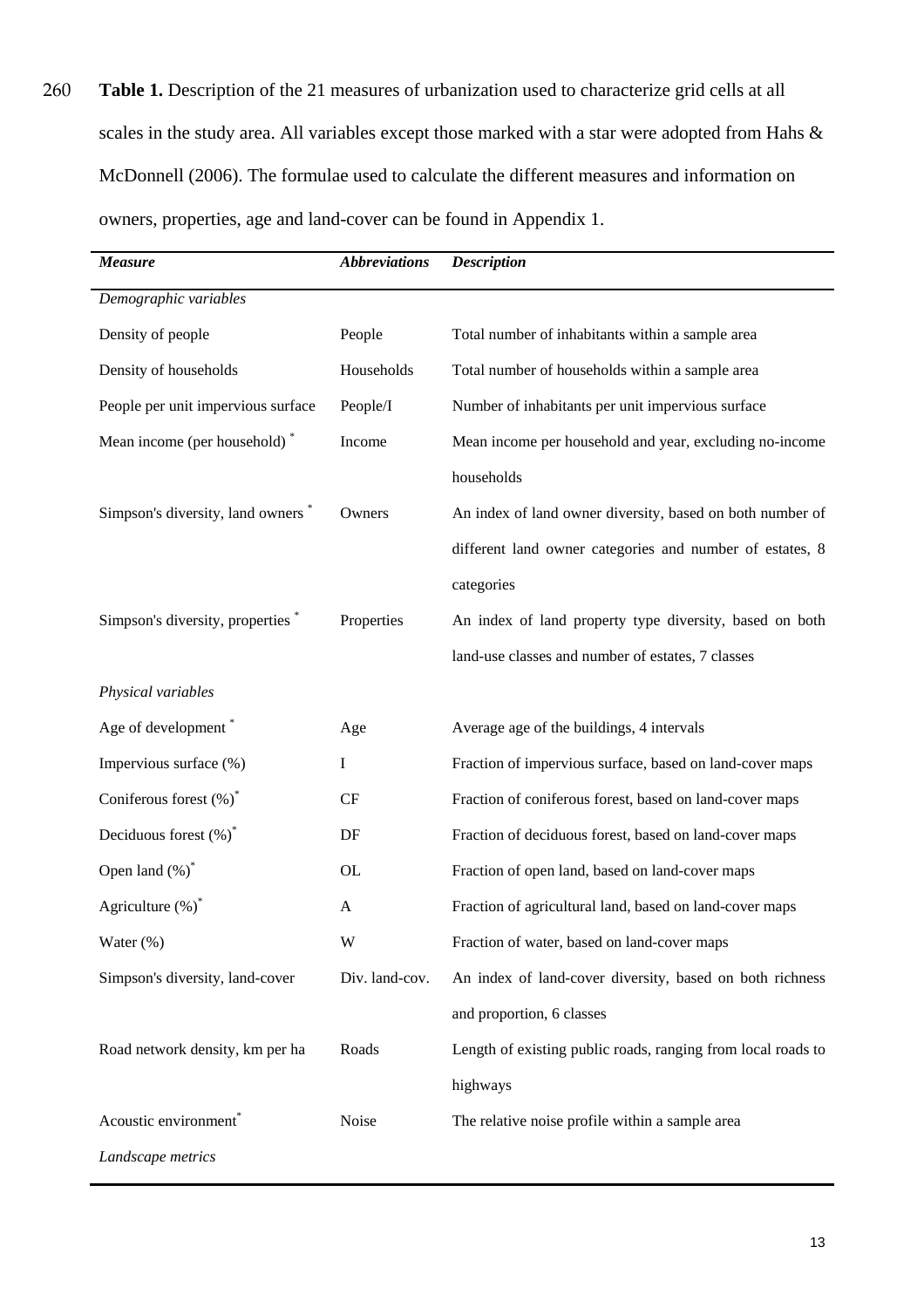| Land-cover richness   | <b>LCR</b> | Number of land-cover types present in a sample area       |
|-----------------------|------------|-----------------------------------------------------------|
| Fractal dimension     | FD         | A measure of patch shape reflecting shape complexity      |
| Number of patches     | Patches    | Count of the number of patches within a sample area       |
| Largest Patch Index   | LPI        | Area of the largest patch within a sample area            |
| Landscape shape index | <b>LSI</b> | Index of how irregular the shape of the landscape patches |
|                       |            | are                                                       |

\* Variables that were not used by Hahs and McDonnell (2006) but that we found informative when defining a ruralurban gradient in general (i.e. acoustic environment, diversity of owners and properties) or in the context of Stockholm in particular (i.e. percentage impervious surface including water, deciduous and coniferous forest,

agricultural and open land).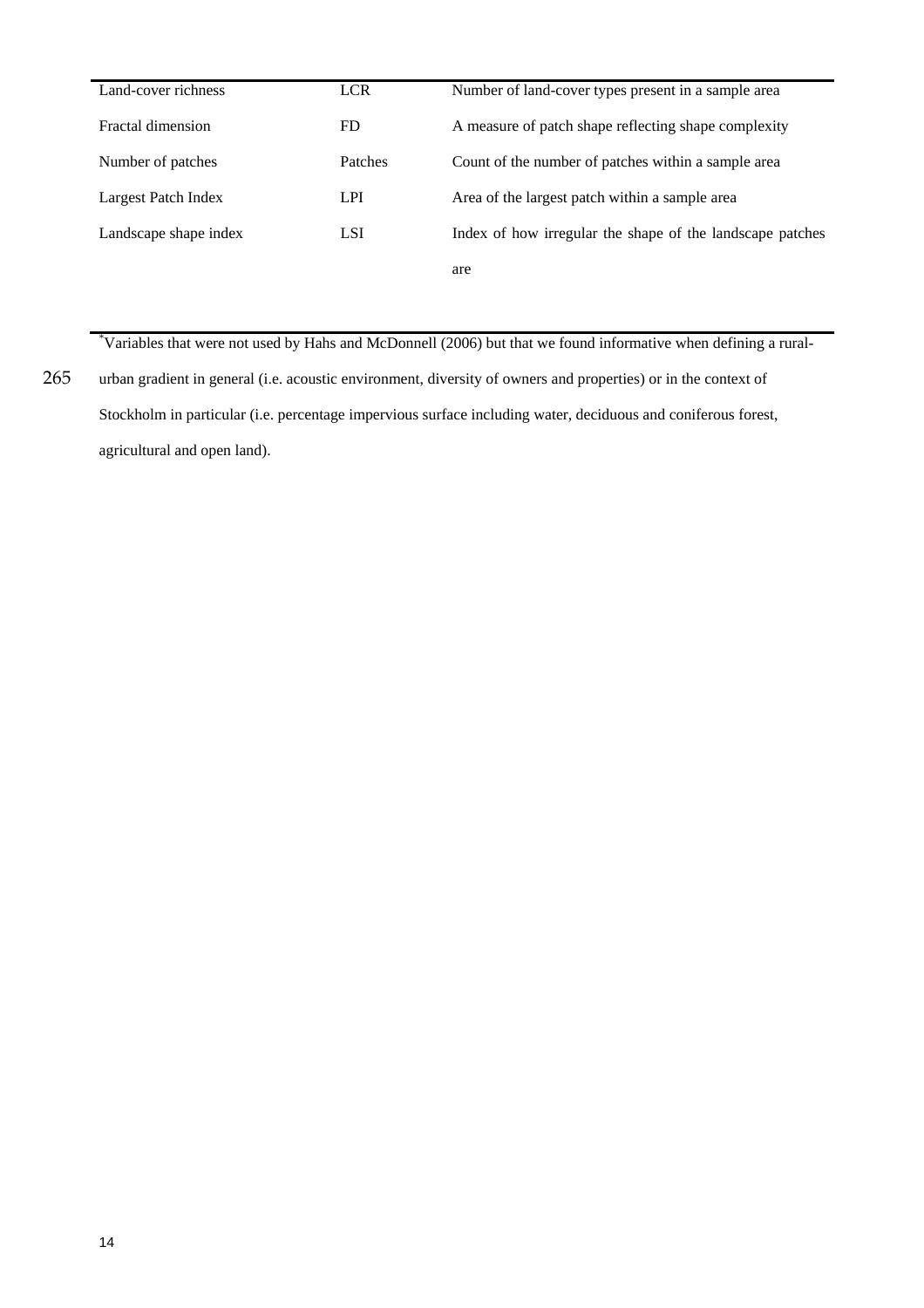270 **Table 2**. Results for the first two components from the PCA with the measurements of urbanization at the four different scales ( $250 \times 250$ ,  $750 \times 750$ ,  $1250 \times 1250$  and  $1750 \times 1750$  all in meters). Eigenvector coefficients in bold are larger than 0.500 and indicate that the variable contributes considerably to that principal component. The largest eigenvector coefficient for each principal component is underlined.

| Scale (m)                       | 250×250  |                 | 750×750  |                 | 1250×1250 |                 | 1750×1750 |          |
|---------------------------------|----------|-----------------|----------|-----------------|-----------|-----------------|-----------|----------|
|                                 | PC1      | PC <sub>2</sub> | PC1      | PC <sub>2</sub> | PC1       | PC <sub>2</sub> | PC1       | PC2      |
| <b>Eigenvalues</b>              | 0.2867   | 0.2183          | 0.2579   | 0.2229          | 0.2755    | 0.2428          | 0.3142    | 0.2411   |
| <b>Eigenvector coefficients</b> |          |                 |          |                 |           |                 |           |          |
| Demographic variables           |          |                 |          |                 |           |                 |           |          |
| Density of people               | $-0.217$ | 0.760           | 0.198    | 0.767           | 0.483     | 0.677           | 0.832     | $-0.362$ |
| Density of households           | $-0.175$ | 0.762           | 0.250    | 0.746           | 0.531     | 0.641           | 0.853     | $-0.306$ |
| People / unit impervious        | $-0.317$ | 0.504           | $-0.040$ | $-0.142$        | $-0.132$  | 0.225           | 0.617     | $-0.352$ |
| surface                         |          |                 |          |                 |           |                 |           |          |
| Mean income (per                | $-0.387$ | 0.198           | $-0.258$ | 0.028           | $-0.166$  | $-0.190$        | $-0.253$  | $-0.022$ |
| household)                      |          |                 |          |                 |           |                 |           |          |
| Simpson's diversity, land       | $-0.170$ | 0.733           | 0.453    | 0.511           | 0.653     | 0.340           | 0.771     | 0.061    |
| owners                          |          |                 |          |                 |           |                 |           |          |
| Simpson's diversity,            | $-0.263$ | 0.686           | 0.480    | 0.414           | 0.708     | 0.169           | 0.681     | 0.216    |
| properties                      |          |                 |          |                 |           |                 |           |          |
| Physical variables              |          |                 |          |                 |           |                 |           |          |
| Age of development              | $-0.377$ | 0.349           | $-0.183$ | $-0.034$        | $-0.328$  | $-0.086$        | $-0.469$  | $-0.080$ |
| Impervious surface (%)          | $-0.164$ | 0.752           | 0.090    | 0.889           | 0.411     | 0.830           | 0.772     | $-0.516$ |
| Coniferous forest (%)           | 0.024    | $-0.546$        | $-0.136$ | $-0.647$        | $-0.366$  | $-0.566$        | $-0.579$  | 0.314    |
| Deciduous forest (%)            | $-0.474$ | $-0.501$        | $-0.578$ | $-0.413$        | $-0.694$  | $-0.222$        | $-0.728$  | $-0.128$ |
| Open land (%)                   | $-0.554$ | $-0.055$        | $-0.644$ | 0.303           | $-0.575$  | 0.519           | $-0.279$  | $-0.732$ |
| Agriculture (%)                 | $-0.041$ | $-0.074$        | $-0.091$ | $-0.299$        | $-0.106$  | $-0.327$        | $-0.244$  | 0.256    |
| Water $(\%)$                    | 0.749    | $-0.067$        | 0.689    | $-0.366$        | 0.503     | $-0.580$        | 0.140     | 0.742    |
| Simpson's diversity, land-      | $-0.834$ | $-0.442$        | $-0.808$ | $-0.200$        | $-0.769$  | $-0.076$        | $-0.722$  | $-0.149$ |
| cover                           |          |                 |          |                 |           |                 |           |          |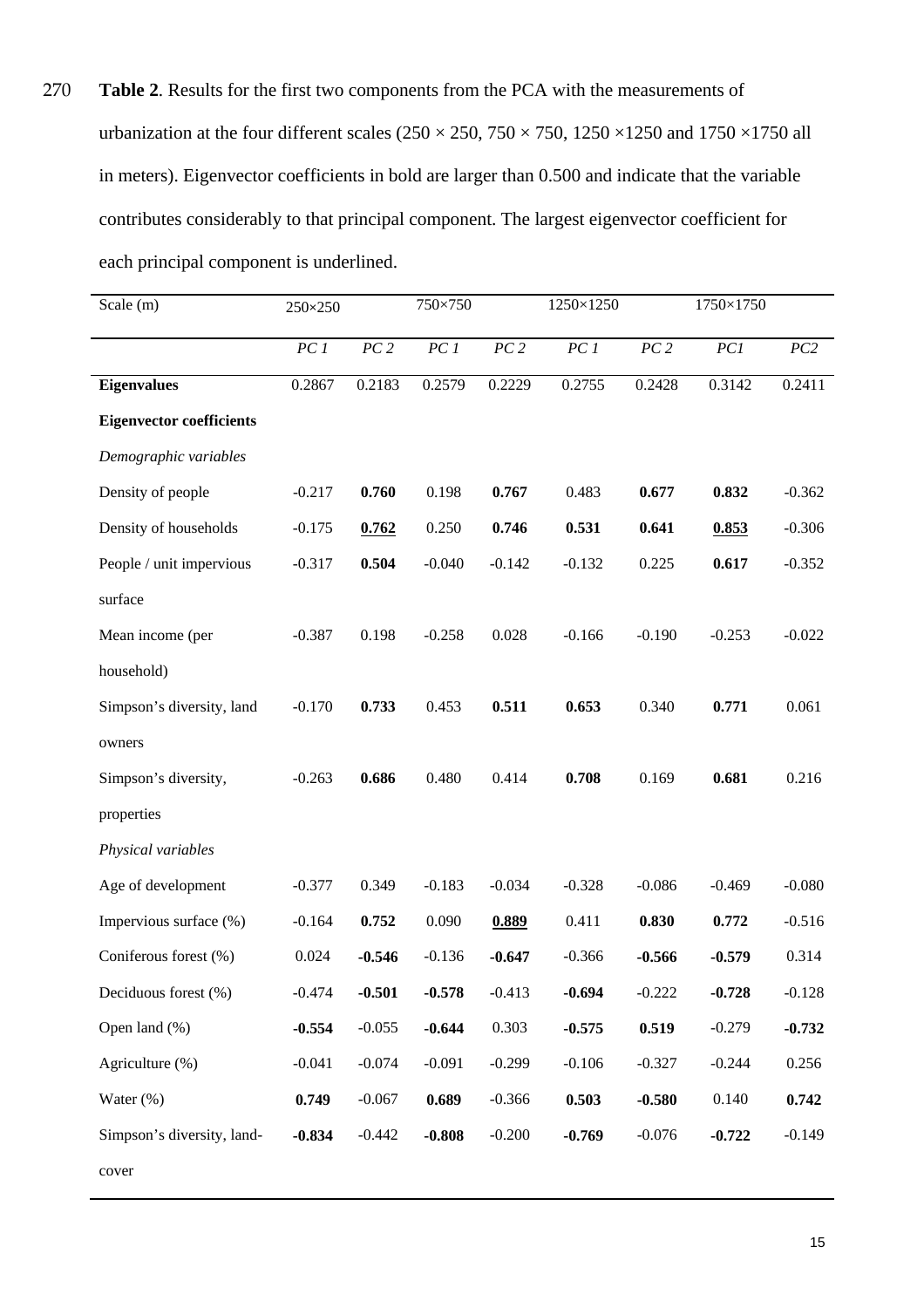| Road network density, km | $-0.336$ | 0.549    | $-0.311$ | 0.832    | 0.066    | 0.871    | 0.488    | $-0.781$ |
|--------------------------|----------|----------|----------|----------|----------|----------|----------|----------|
| per ha                   |          |          |          |          |          |          |          |          |
| Acoustic environment     | $-0.408$ | 0.326    | $-0.312$ | 0.563    | $-0.133$ | 0.647    | 0.207    | $-0.663$ |
| Landscape metrics        |          |          |          |          |          |          |          |          |
| Land-cover richness      | $-0.462$ | $-0.199$ | $-0.132$ | $-0.353$ | 0.116    | $-0.455$ | $-0.041$ | 0.385    |
| Fractal dimension        | $-0.886$ | $-0.239$ | $-0.614$ | 0.143    | $-0.579$ | 0.418    | $-0.415$ | $-0.519$ |
| Number of patches        | $-0.869$ | $-0.039$ | $-0.808$ | 0.348    | $-0.658$ | 0.593    | $-0.308$ | $-0.842$ |
| Largest patch index      | 0.857    | 0.368    | 0.897    | 0.076    | 0.892    | $-0.120$ | 0.745    | 0.468    |
| Landscape shape index    | $-0.932$ | $-0.196$ | $-0.905$ | 0.258    | $-0.787$ | 0.538    | $-0.460$ | $-0.842$ |
|                          |          |          |          |          |          |          |          |          |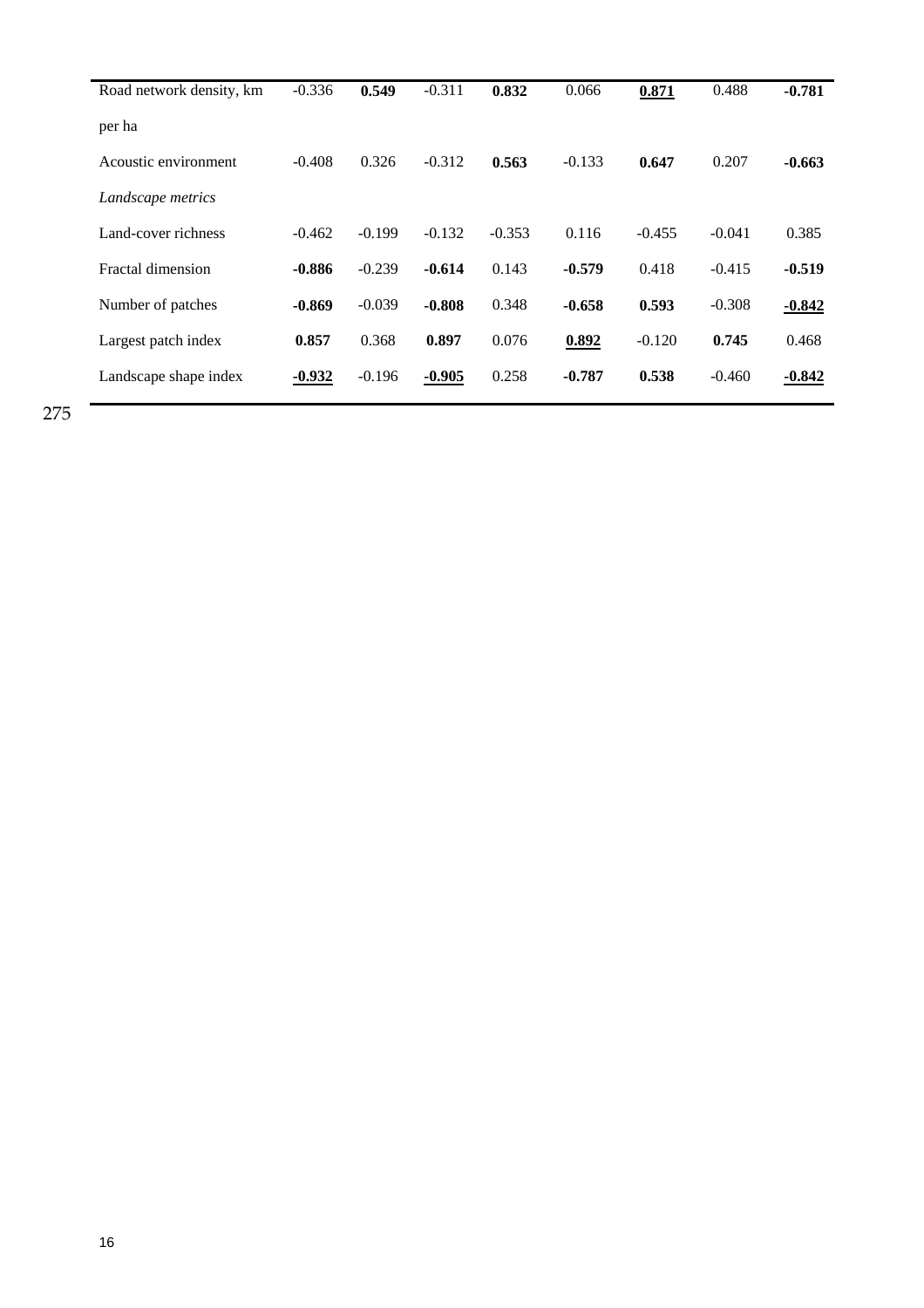**Figure 1.** Stockholm's location and general layout.

Figure 2. Study design for the gradient analysis. Two transects with nested concentric sample

grids traverse Stockholm from East to West and North to South, respectively. Sample points were located so that the largest  $(1750 \times 1750$  meters) cells shared borders but did not overlap. 280

285 Figure 3. First two axes of the PCA for the 21 measurements of urbanization at the four different spatial scales **a**) the 250 m  $\times$  250 m cells, **b**) the 750 m  $\times$  750 m cells, c) the 1250 m  $\times$  1250 m cells and d) the  $1750 \text{ m} \times 1750 \text{ m}$  cells. The first two axes together explain 50.5%, 48.1%, 51.8% and 55.5% of the variation in the data in figure 3a, b, c and d respectively.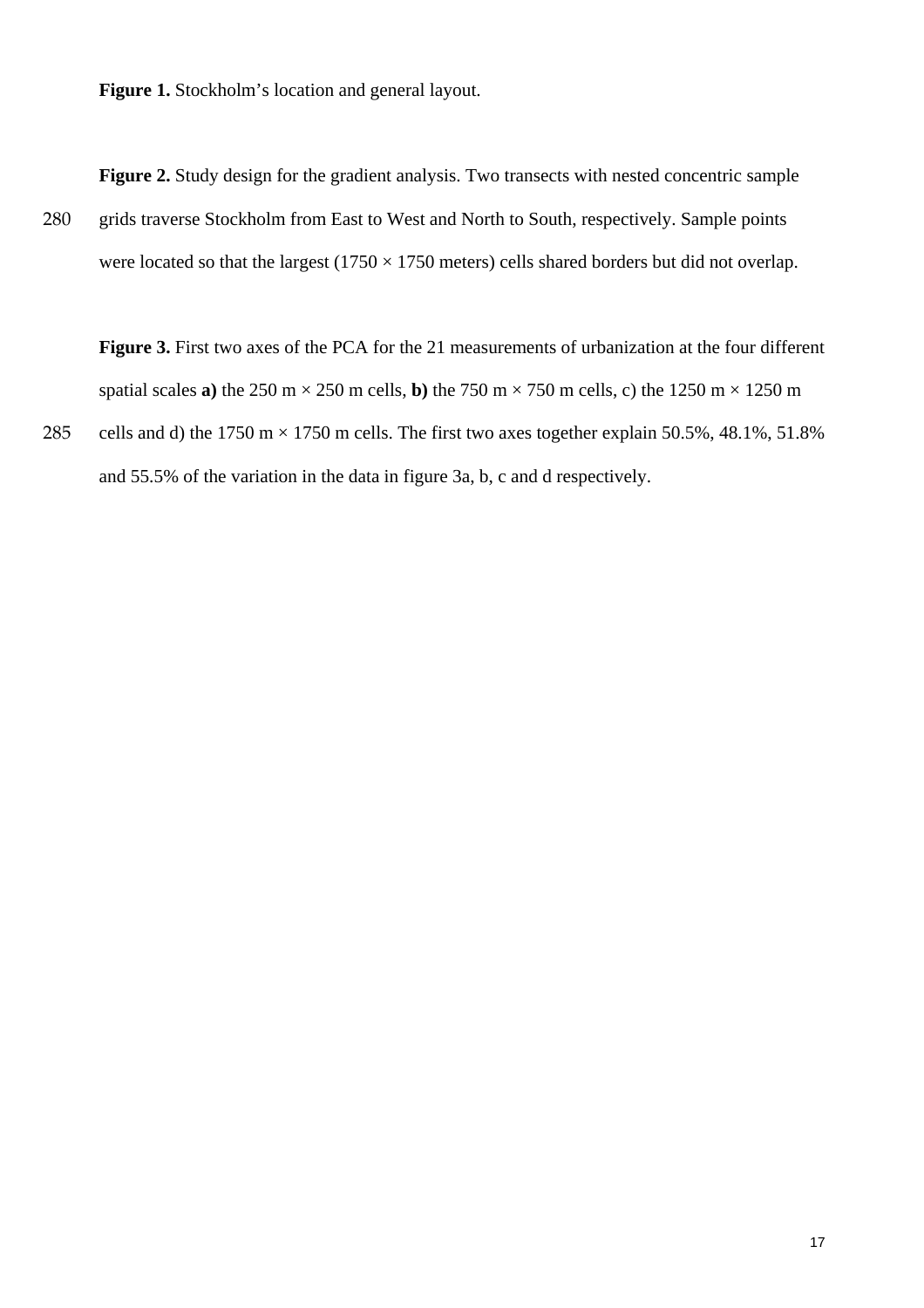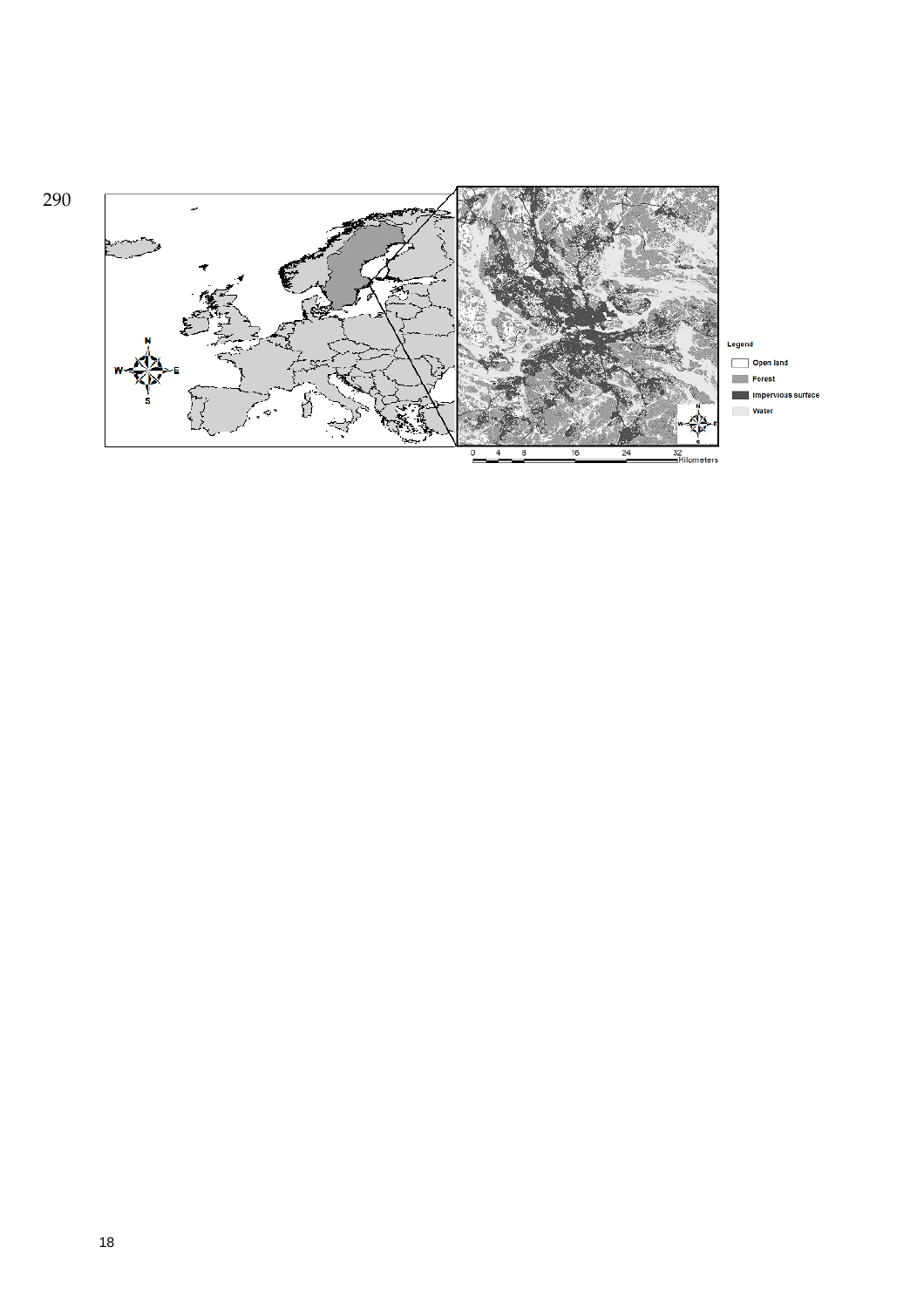

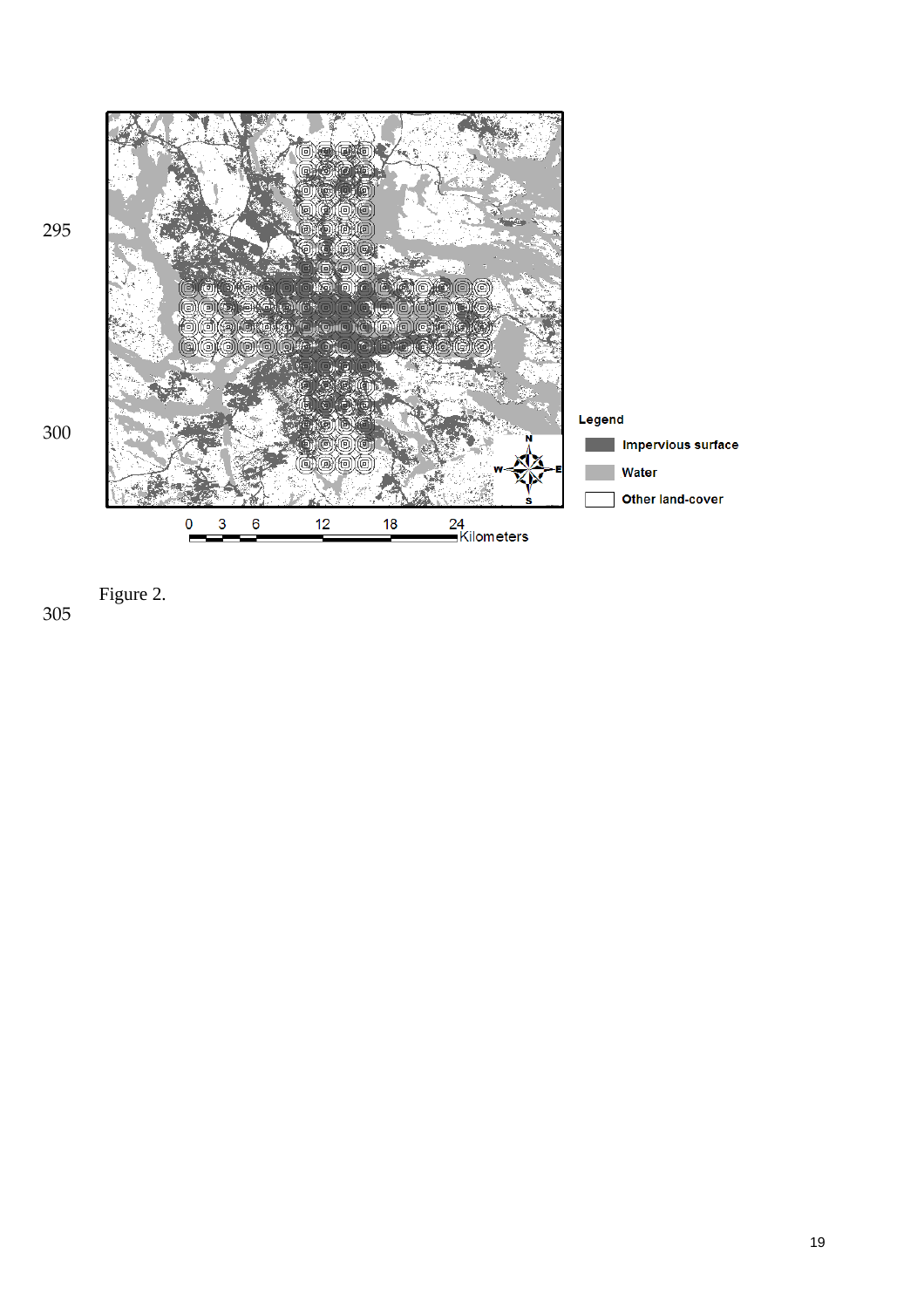

Figure 3a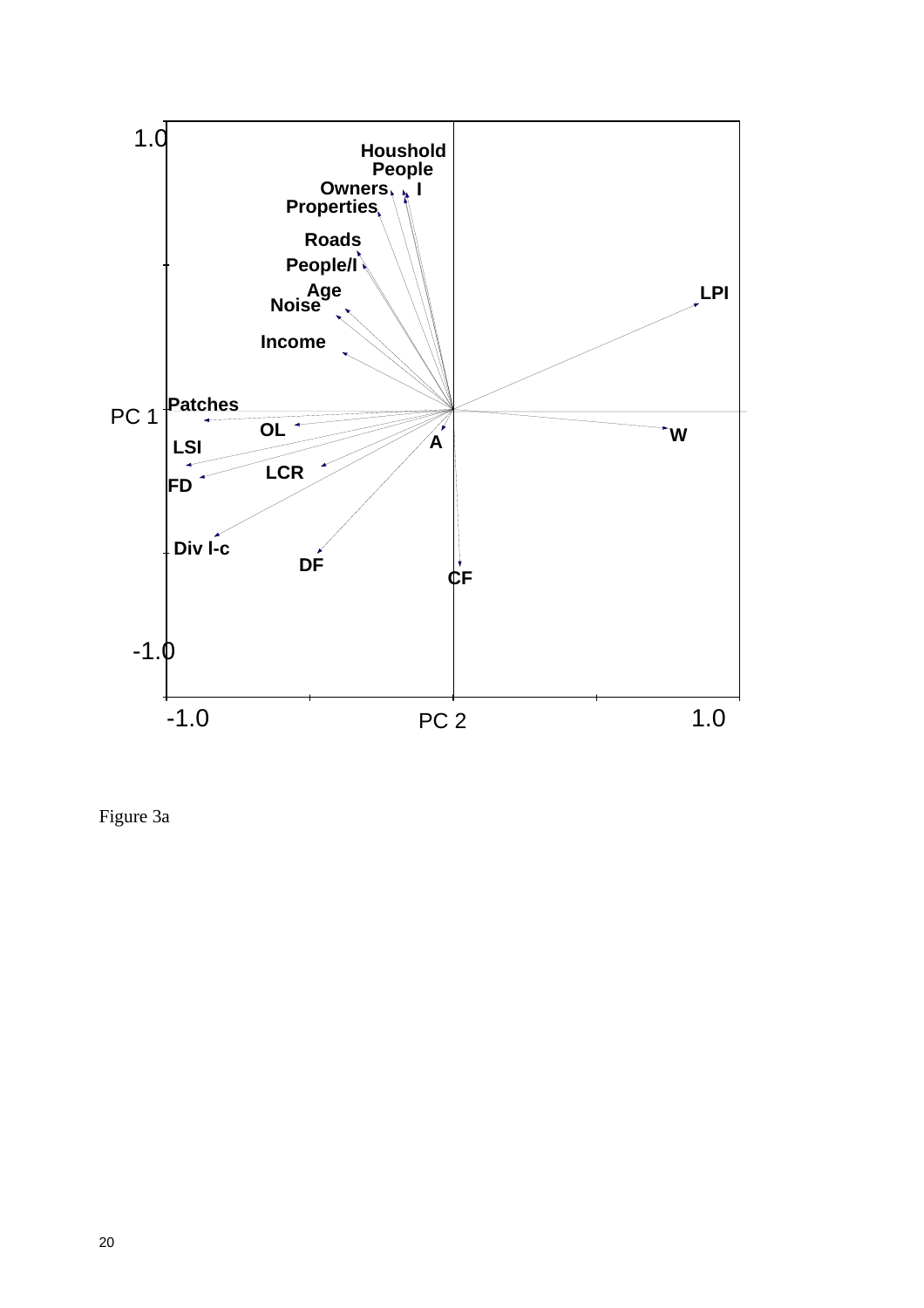

Figure 3b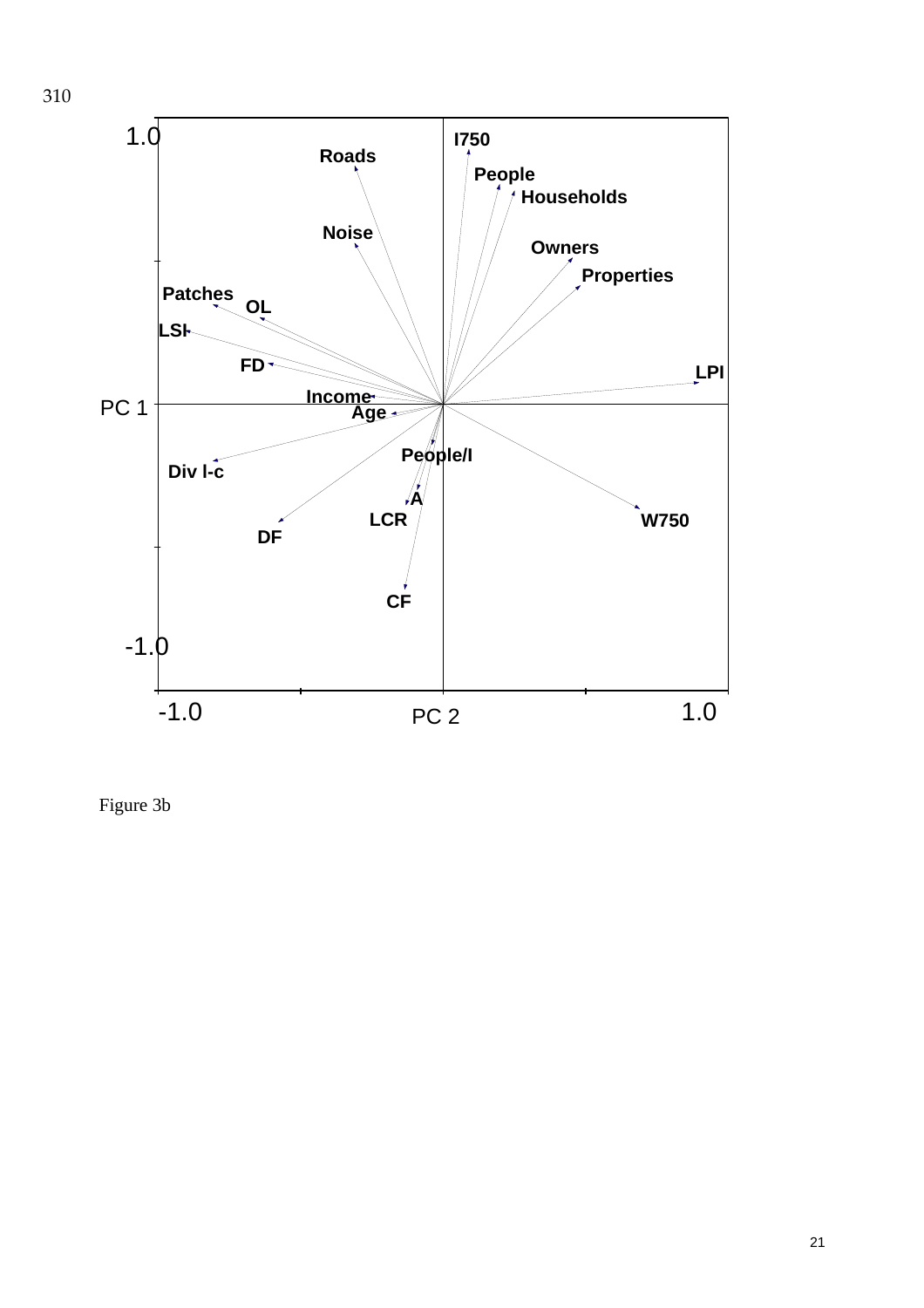



Figure 3c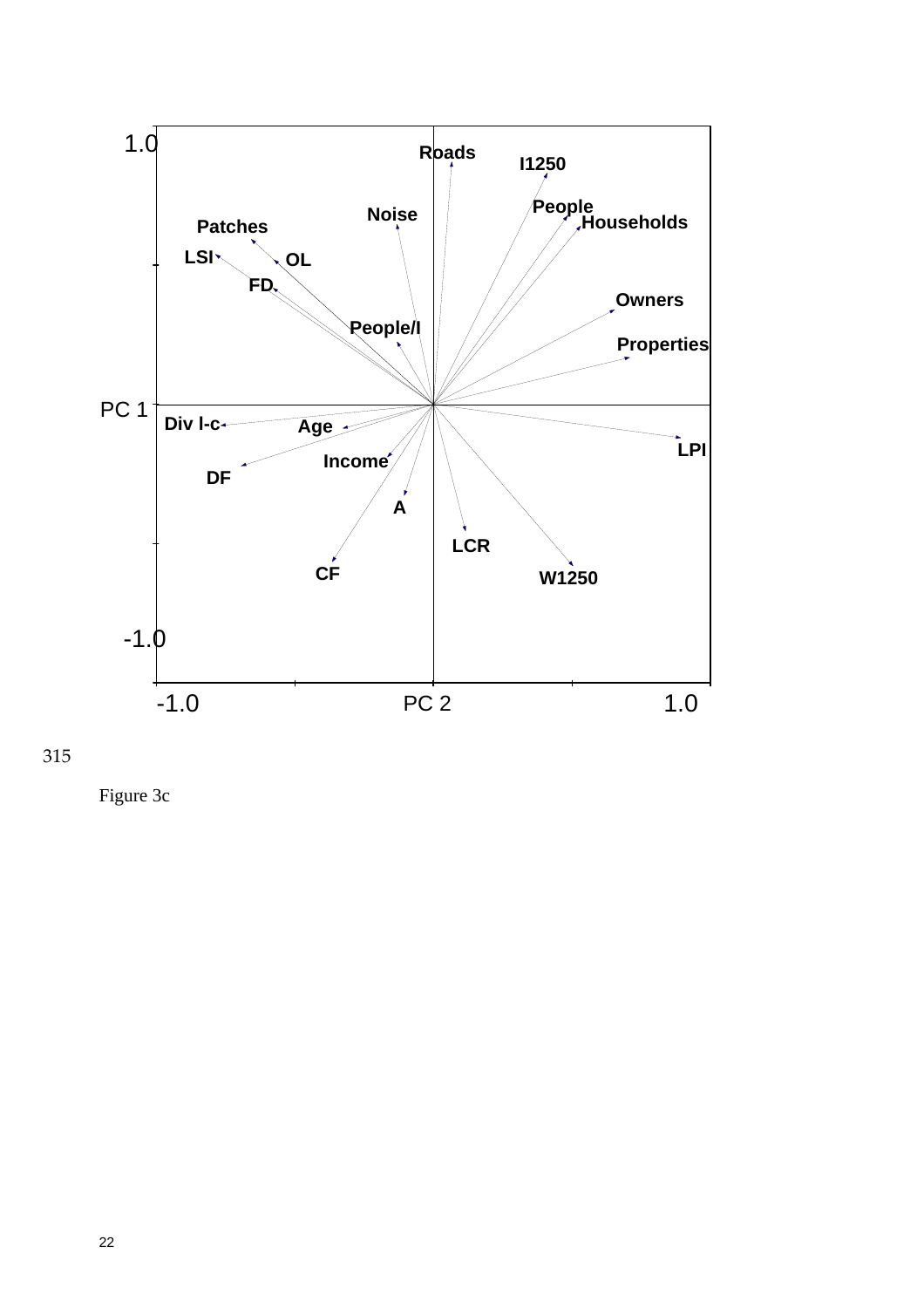

320 Figure 3d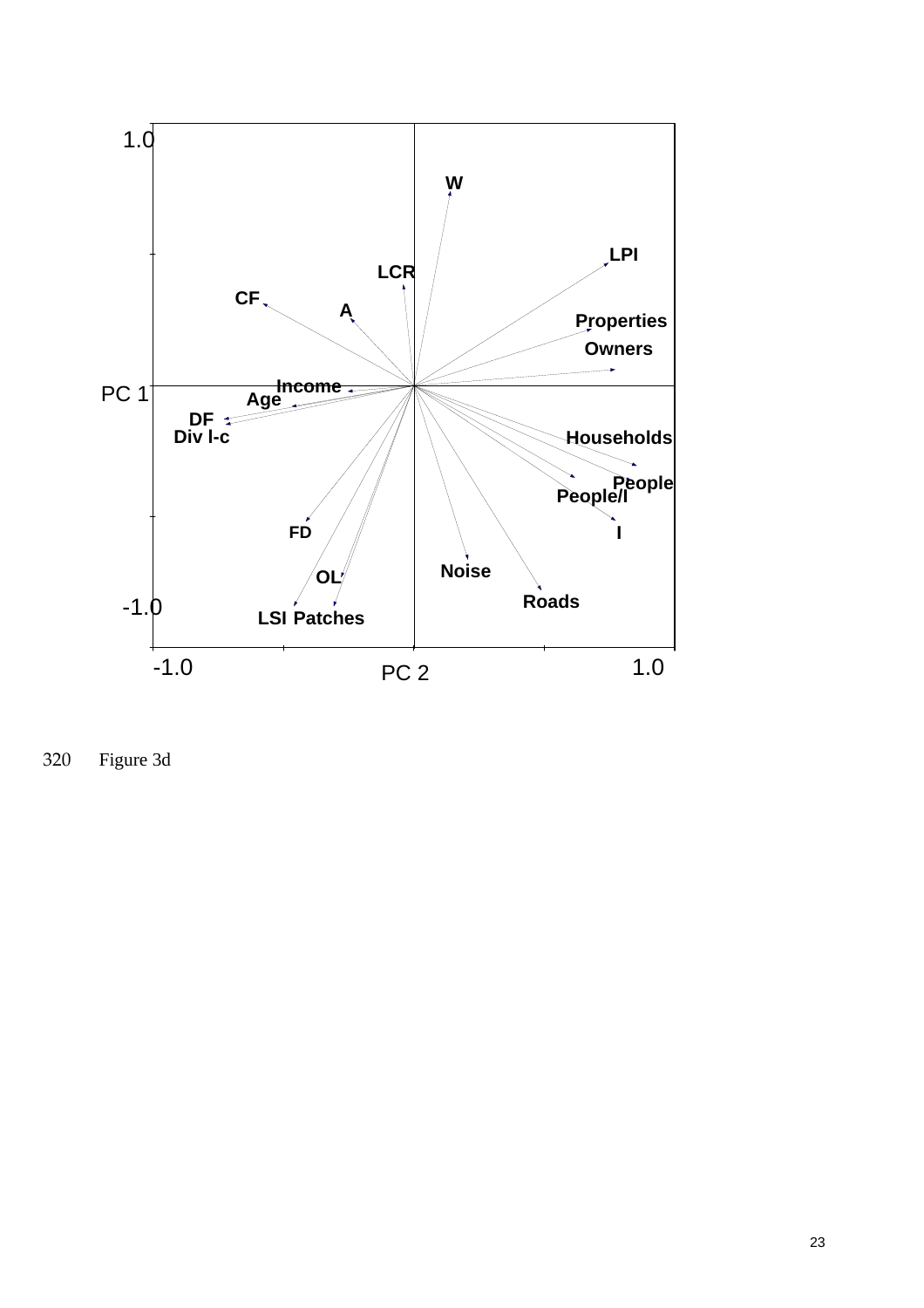# **Acknowledgement**

We thank Jan Bengtsson and Åsa Berggren for valuable comments on earlier versions of the manuscript. Funding was provided by the Swedish Research Council and Formas.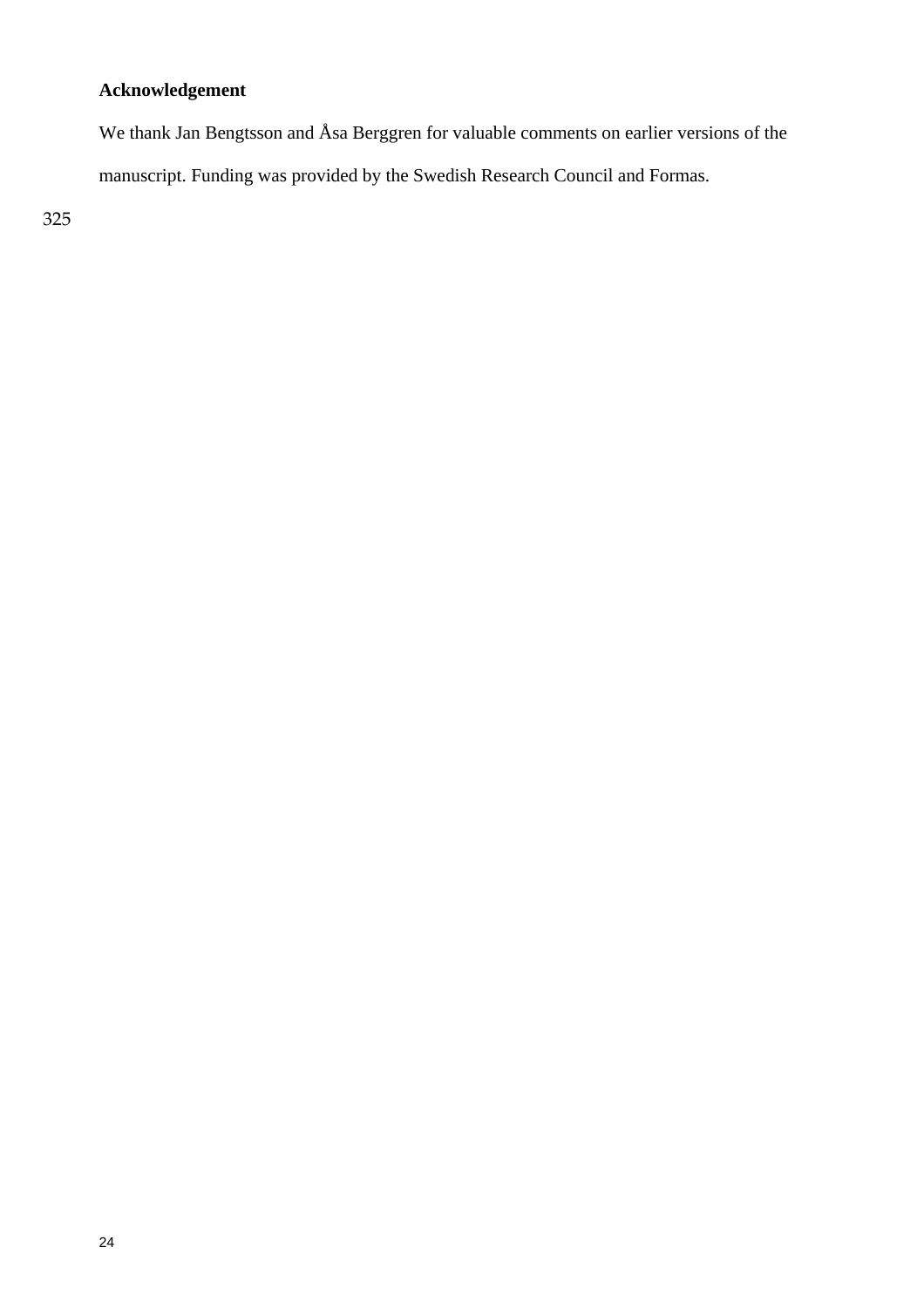### **References**

- Andersson E, Barthel S and Ahrné K (2007) Measuring social-ecological dynamics behind the generation of ecosystem services. Ecological Applications 17: 1267-1278.
- Barthel S, Colding J, Elmqvist T and Folke C (2005) History and local management of a 330 biodiversity-rich, urban, cultural landscape. Ecology and Society 10: 10.
	- Blair RB (1996) Land use and avian species diversity along an urban gradient. Ecological Applications 6: 506-519.
	- Bowers MA and Breland B (1996) Foraging of gray squirrels on an urban rural gradient: use of the GUD to assess anthropogenic impact. Ecological Applications 6: 1135–1142.
- 335 Burton E, Weich S, Blanchard M and Prince M (2005) Measuring physical characteristics of housing: the Built Environment Site Survey Checklist (BESSC). Environment and Planning B: Planning and Design 32: 265-280.
	- Cadenasso ML, Pickett STA and Schwarz K (2007) Spatial heterogeneity in urban ecosystems: reconceptualizing land cover and a framework for classification. Frontiers in Ecology and the Environment 5: 80-88.
	- Carreiro MM, Howe K, Parkhurst DF and Pouyat RV (1999) Variation in quality and decomposability of red oak leaf litter along an urban–rural gradient. Biology and Fertility of Soils 30: 258–268.
- 345 Collins JP, Kinzig A, Grimm NB, Fagan WF, Hope D, Wu J and Borer ET (2000) A new urban ecology - modeling human communities as integral parts of ecosystems poses special problems for the development and testing of ecological theory. American Scientist 88: 416-425.
	- Dow K (2000) Social dimensions of gradients in urban ecosystems. Urban Ecosystems 4: 255- 275.
- 350 Elmqvist T, Colding J, Barthel S, Borgstrom S, Duit A, Lundberg J, Andersson E, Ahrne K, Ernstson H, Folke C and Bengtsson J (2004) The dynamics of social-ecological systems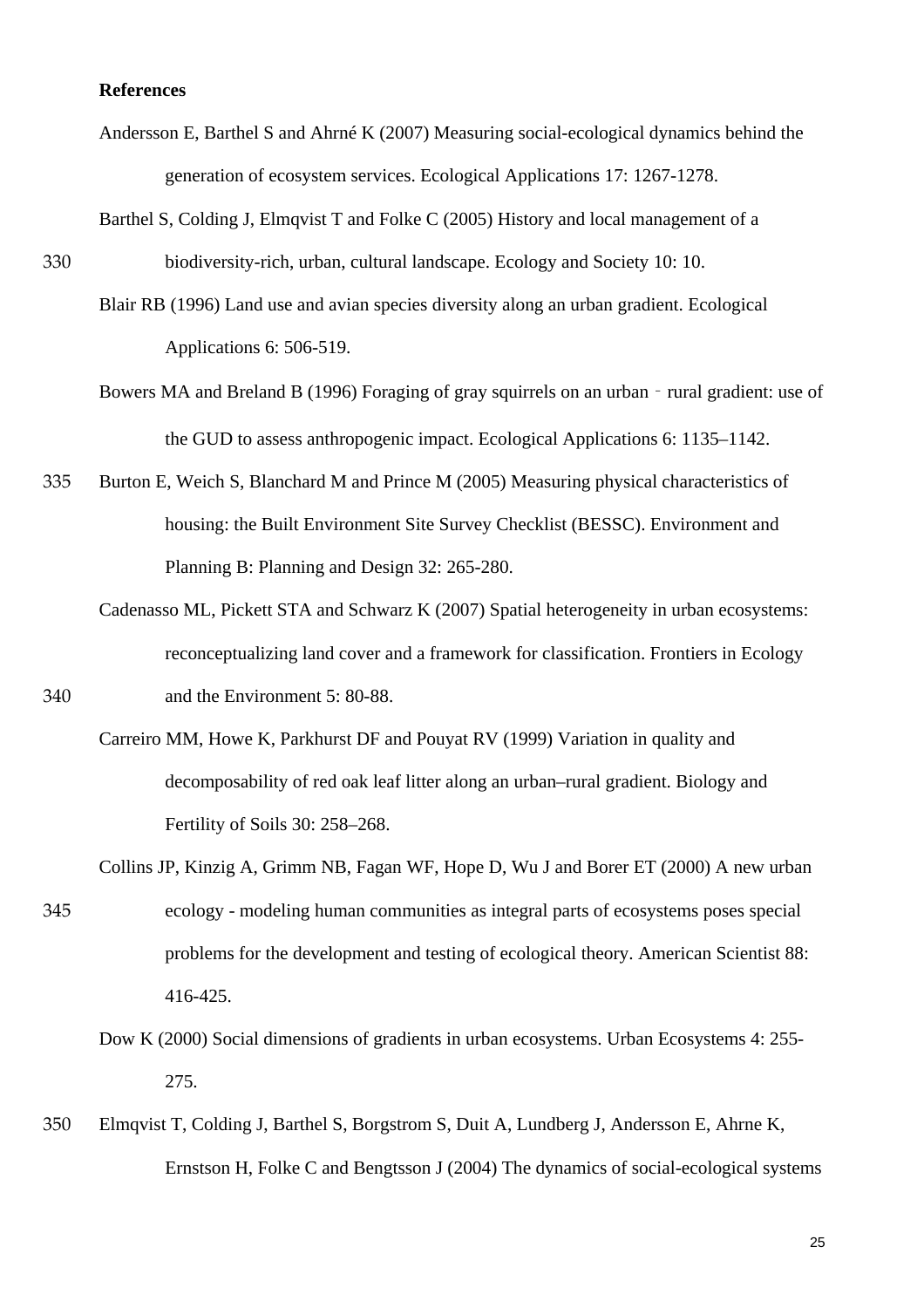in urban landscapes - Stockholm and the National Urban Park, Sweden. *In* Alfsen-Norodom C, Lane BD and Corry M (eds.), Urban biosphere and society: partnership of cities, pp. 308-322. Annals of the New York Academy of Sciences, New York, USA.

355 Germaine SS and Wakeling BF (2001) Lizard species distributions and habitat occupation along an urban gradient in Tucson, Arizona, USA. Biological Conservation 97: 229-237.

Gustafson EJ (1998) Quantifying landscape spatial pattern: what is the state of the art? Ecosystems 1: 143-156.

Hahs AK and McDonnell MJ (2006) Selecting independent measures to quantify Melbourne's urban-rural gradient. Landscape and Urban Planning 78: 435-448.

Hope D, Gries C, Zhu WX, Fagan WF, Redman CL, Grimm NB, Nelson AL, Martin C and Kinzig A (2003) Socioeconomics drive urban plant diversity. Proceedings of the National Academy of Sciences of the United States of America 100: 8788-8792.

- Jokimaki J and Huhta E (1996) Effects of landscape matrix and habitat structure on a bird community in northern Finland: a multi-scale approach. Ornis Fennica 73: 97–113.
	- Katti M and Warren PS (2004) Tits, noise and urban bioacoustics. Trends in Ecology  $\&$ Evolution 19: 109-110.

Kinzig AP, Warren P, Martin C, Hope D and Katti M (2005) The effects of human socioeconomic status and cultural characteristics on urban patterns of biodiversity. Ecology and Society 10.

Levin SA (1992) The problem of pattern and scale in ecology. Ecology 73: 1943-1967.

Lillesand TM, Kiefer RW and Chipman JW (2003) Remote sensing and image interpretation. John Wiley & Sons, New York, US.

Lu D and Weng Q (2006) Use of impervious surface in urban land-use classification. Remote Sensing of Environment 102: 146-160.

Luck M and Wu JG (2002) A gradient analysis of urban landscape pattern: a case study from the Phoenix metropolitan region, Arizona, USA. Landscape Ecology 17: 327-339.

26

360

365

370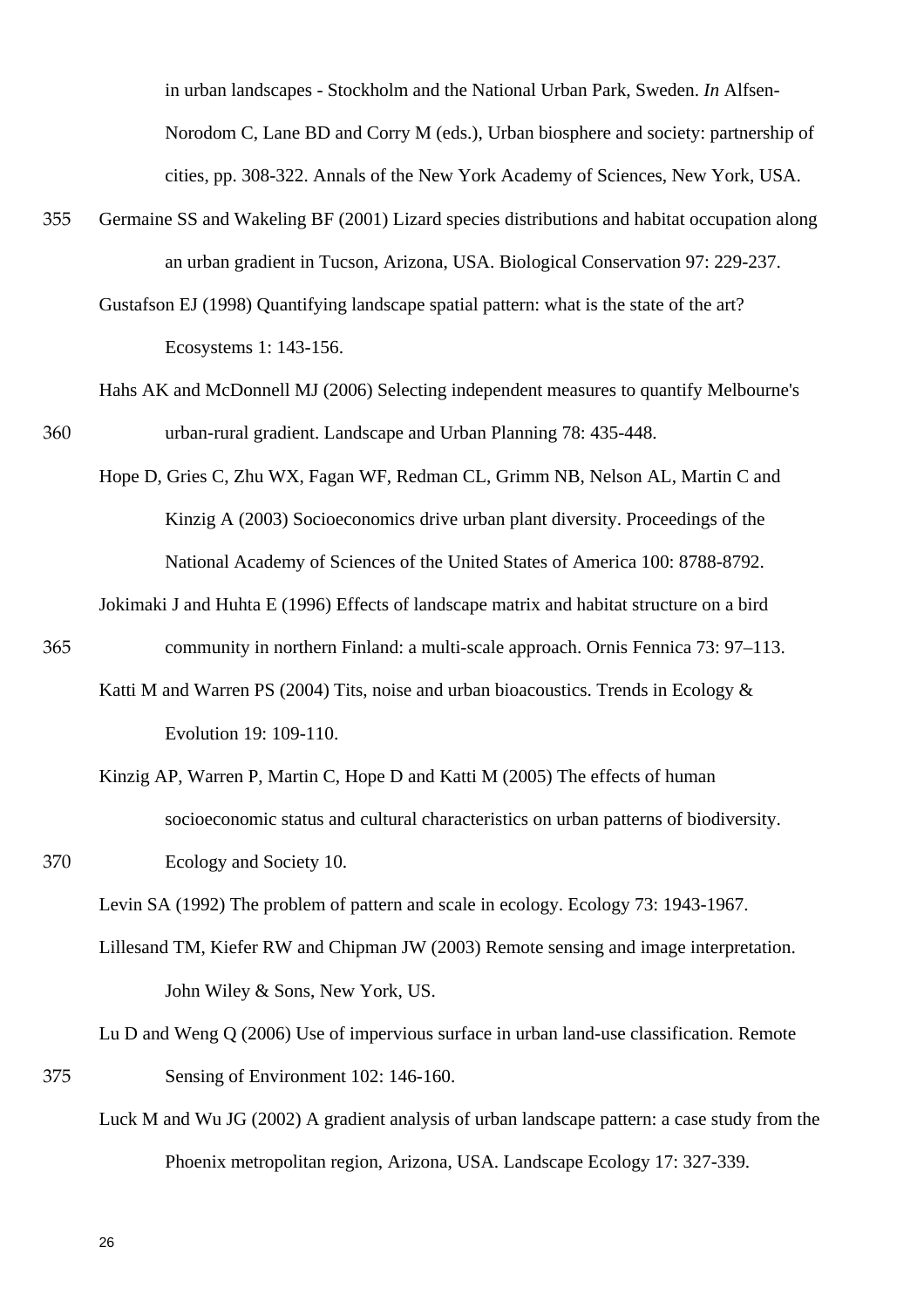McDonnell MJ and Hahs AK (2008) The use of gradient analysis studies in advancing our understanding of the ecology of urbanizing landscapes: current status and future 380 directions. Landscape Ecology 23: 1143-1155.

- McDonnell MJ and Pickett STA (1990) Ecosystem structure and function along urban rural gradients - an unexploited opportunity for ecology. Ecology 71: 1232-1237.
- McIntyre NE, Knowles-Yanez K and Hope D (2000) Urban ecology as an interdisciplinary field: differences in the use of "urban" between the social and natural sciences. Urban Ecosystems 4: 5-24.

Melles S, Glenn S and Martin K (2003) Urban bird diversity and landscape complexity: speciesenvironment associations along a multiscale habitat gradient. Conservation Ecology 7.

Metria (2006) Spot CNES 2006. Swedish Land Survey, Sweden.

385

Ridd MK (1995) Exploring a V-I-S (vegetation-impervious surface-soil) model for urban

390 ecosystem analysis through remote sensing: comparative anatomy for cities. International Journal of Remote Sensing 16: 2165-2185.

RTK (2005) Befolkningsprognos 2005 för perioden 2005-2014, Stockholm. p. 69.

SCB ( 2006) Statistical Yearbook of Sweden. Statistics Sweden.

Slabbekorn H and Peet M (2003) Birds sing at a higher pitch in urban noise. Nature 424: 267.

- 395 Steffan-Dewenter I, Munzenberg U, Burger C, Thies C and Tscharntke T (2002) Scaledependent effects of landscape context on three pollinator guilds. Ecology 83: 1421- 1432.
	- ter Braak CJF and Smilauer P (2002) CANOCO reference manual and CanoDraw for Windows User's guide: software for Canonical Community Ordination (version 4.5).
- 400 Microcomputer Power, Ithaca, NY, USA.
	- Whited D, Galatowitsch S, Tester JR, Schik K, Lehtinen R and Husveth J (2000) The importance of local and regional factors in predicting effective conservation - planning strategies for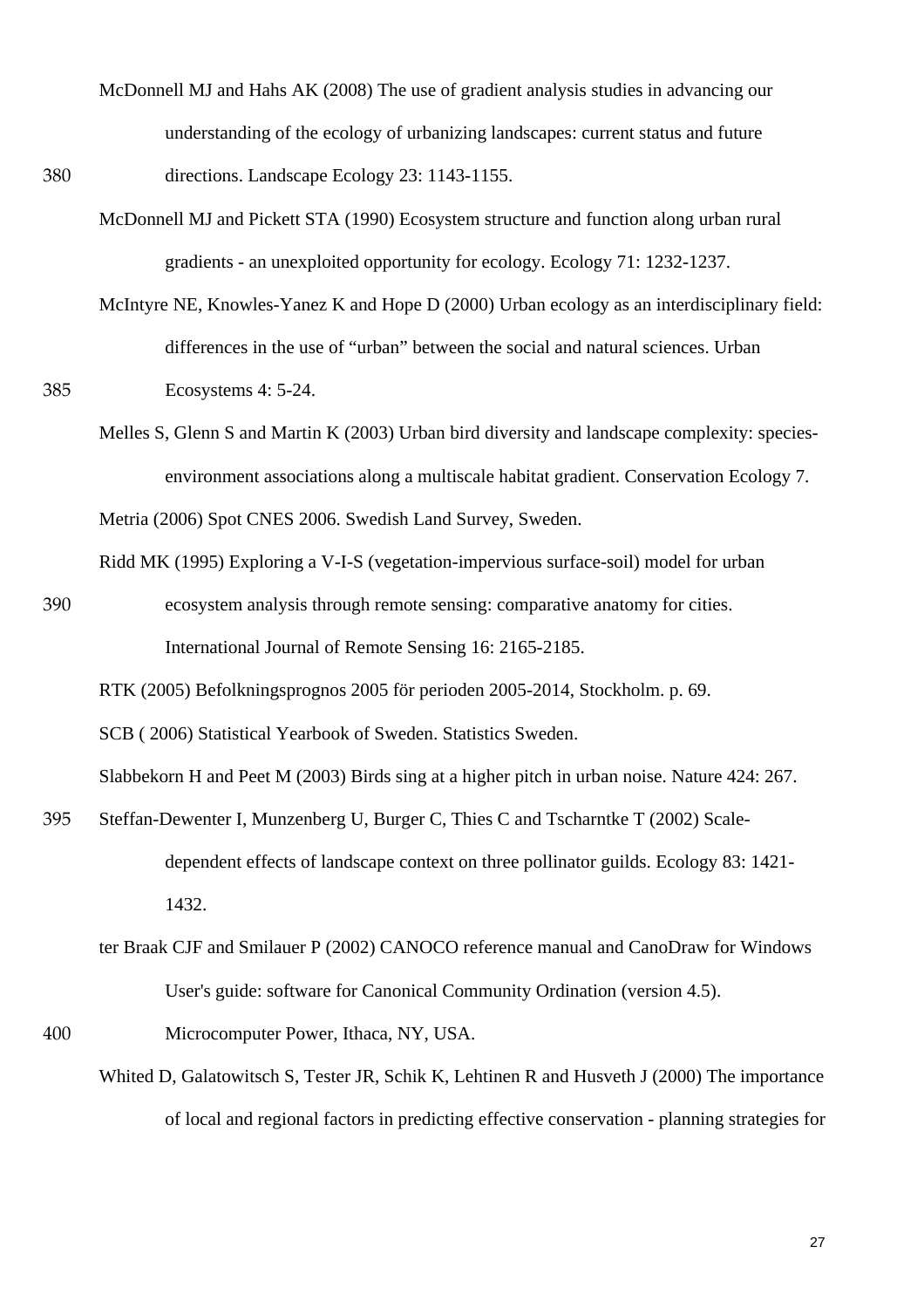wetland bird communities in agricultural and urban landscapes. Landscape and Urban Planning 49: 49-65.

- 405 Whittaker RH (1967) Gradient analysis of vegetation. Biological Reviews 42: 207-264. Wiens JA (1989) Spatial scaling in ecology. Functional Ecology 3: 385-397.
	- Wu J (2004) Effects of changing scale on landscape pattern analysis: scaling relations. Landscape Ecology 19: 125-138.

Wu J, Shen W, Sun W and Tueller PT (2002) Empirical patterns of the effects of changing scale

410 on landscape metrics. Landscape Ecology 17: 761-782.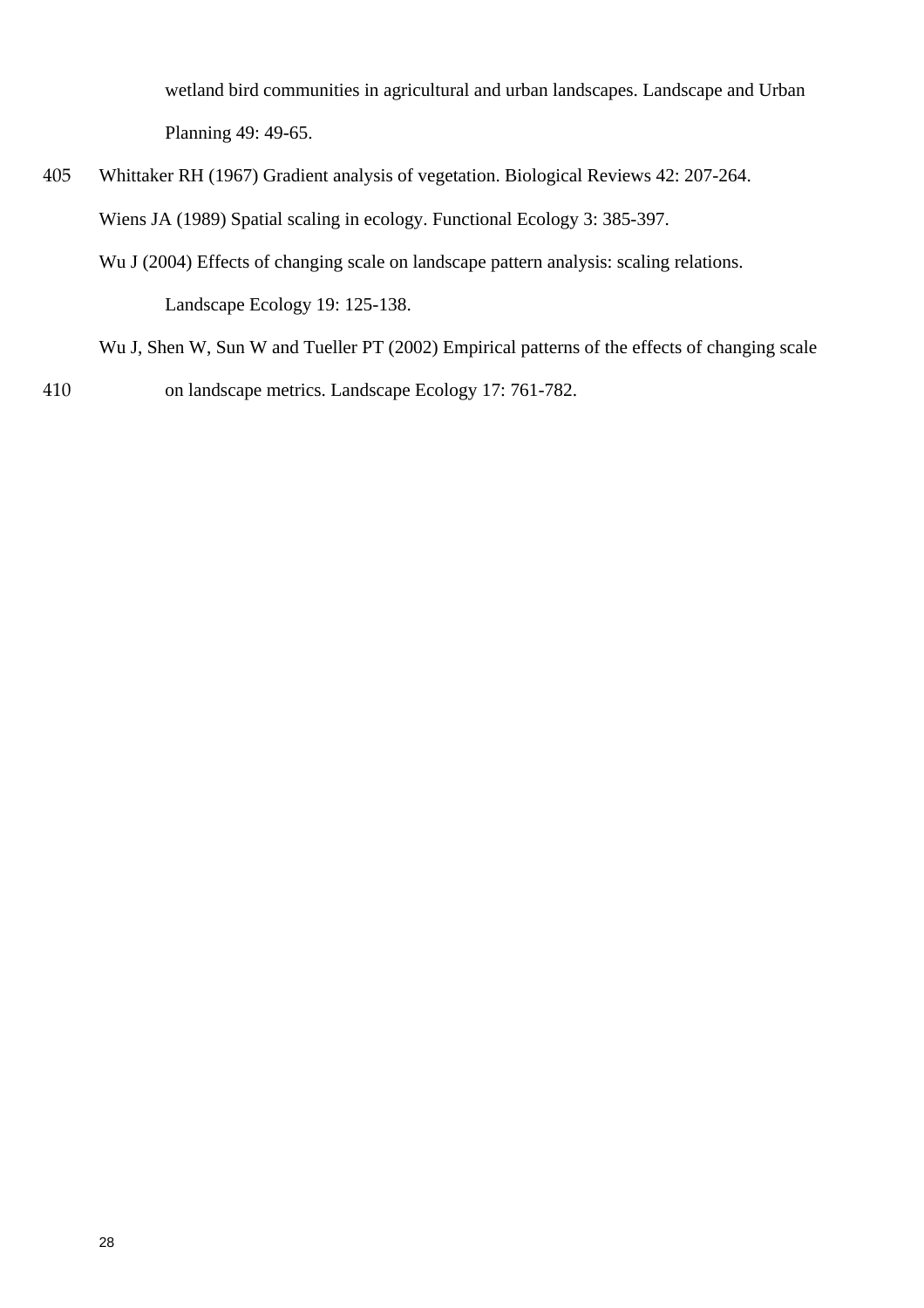Appendix 1. The formulae used to calculate the variables not directly measured or derived.

| <b>Variables</b>                            | <b>Description and / or formulae</b>                                                                                                                                                                                                                                                                                                                                                                                     |  |  |  |  |  |
|---------------------------------------------|--------------------------------------------------------------------------------------------------------------------------------------------------------------------------------------------------------------------------------------------------------------------------------------------------------------------------------------------------------------------------------------------------------------------------|--|--|--|--|--|
| Demographic variables                       |                                                                                                                                                                                                                                                                                                                                                                                                                          |  |  |  |  |  |
| Simpson's diversity (1-D),<br>land owners   | Simpson's diversity index calculated as: $1-D = \sum p_i^2$ where $p_i =$ the proportion properties in category i<br>within the sampled area. The eight categories were: church or state, municipality or county, private person,                                                                                                                                                                                        |  |  |  |  |  |
|                                             | estate, corporation, economic association, municipal housing firm, and other.                                                                                                                                                                                                                                                                                                                                            |  |  |  |  |  |
| Simpson's diversity (1-D),<br>properties    | Simpson's diversity index calculated as above where $p_i$ = the proportion properties of type <i>i</i> within the<br>sampled area. The seven property types were: farm, small houses excluding summer houses, summer houses,<br>business premises, apartment houses, combined business premises and apartment houses, and other.                                                                                         |  |  |  |  |  |
| Physical variables                          |                                                                                                                                                                                                                                                                                                                                                                                                                          |  |  |  |  |  |
| Age of development                          | Median age of the houses. Based on four categories: built before 1940, 1941-1960, 1961-1980, and after 1981.                                                                                                                                                                                                                                                                                                             |  |  |  |  |  |
| Simpson's diversity (1-D),<br>land-cover    | Simpson's diversity index calculated as above where $p_i$ = is the proportion of the land-cover class <i>i</i> within the                                                                                                                                                                                                                                                                                                |  |  |  |  |  |
|                                             | sampled area. The six land-cover classes were: impervious surface, open land, deciduous forest, coniferous<br>forest, agriculture and open water.                                                                                                                                                                                                                                                                        |  |  |  |  |  |
| Acoustic environment                        | An index calculated from the spatial extent of four noise intervals: 0-40, 40-45, 45-55, and 55-65 dB (A).                                                                                                                                                                                                                                                                                                               |  |  |  |  |  |
| Landscape metrics                           |                                                                                                                                                                                                                                                                                                                                                                                                                          |  |  |  |  |  |
| <b>Fractal dimensions</b><br>$(PAFRAC)^{1}$ | $PARTAC = 2 + \left\lceil N \sum_{i=1}^{m} \sum_{i=1}^{n} (\ln p_{ij} \times \ln a_{ij}) \right\rceil - \left\lceil \left( \sum_{i=1}^{m} \sum_{i=1}^{n} \ln p_{ij} \right) \times \left( \sum_{i=1}^{m} \sum_{i=1}^{n} \ln a_{ij} \right) \right\rceil \right\rceil + \left\lceil \left( N \sum_{i=1}^{m} \sum_{i=1}^{n} \ln p_{ij}^2 \right) - \left( \sum_{i=1}^{m} \sum_{i=1}^{n} \ln p_{ij} \right)^2 \right\rceil$ |  |  |  |  |  |
|                                             | Where $a_{ij}$ = area (m <sup>2</sup> ) of patch ij, $p_{ij}$ = perimeter (m) of patch ij, and N = the total number of patches in the                                                                                                                                                                                                                                                                                    |  |  |  |  |  |
|                                             | landscape.                                                                                                                                                                                                                                                                                                                                                                                                               |  |  |  |  |  |